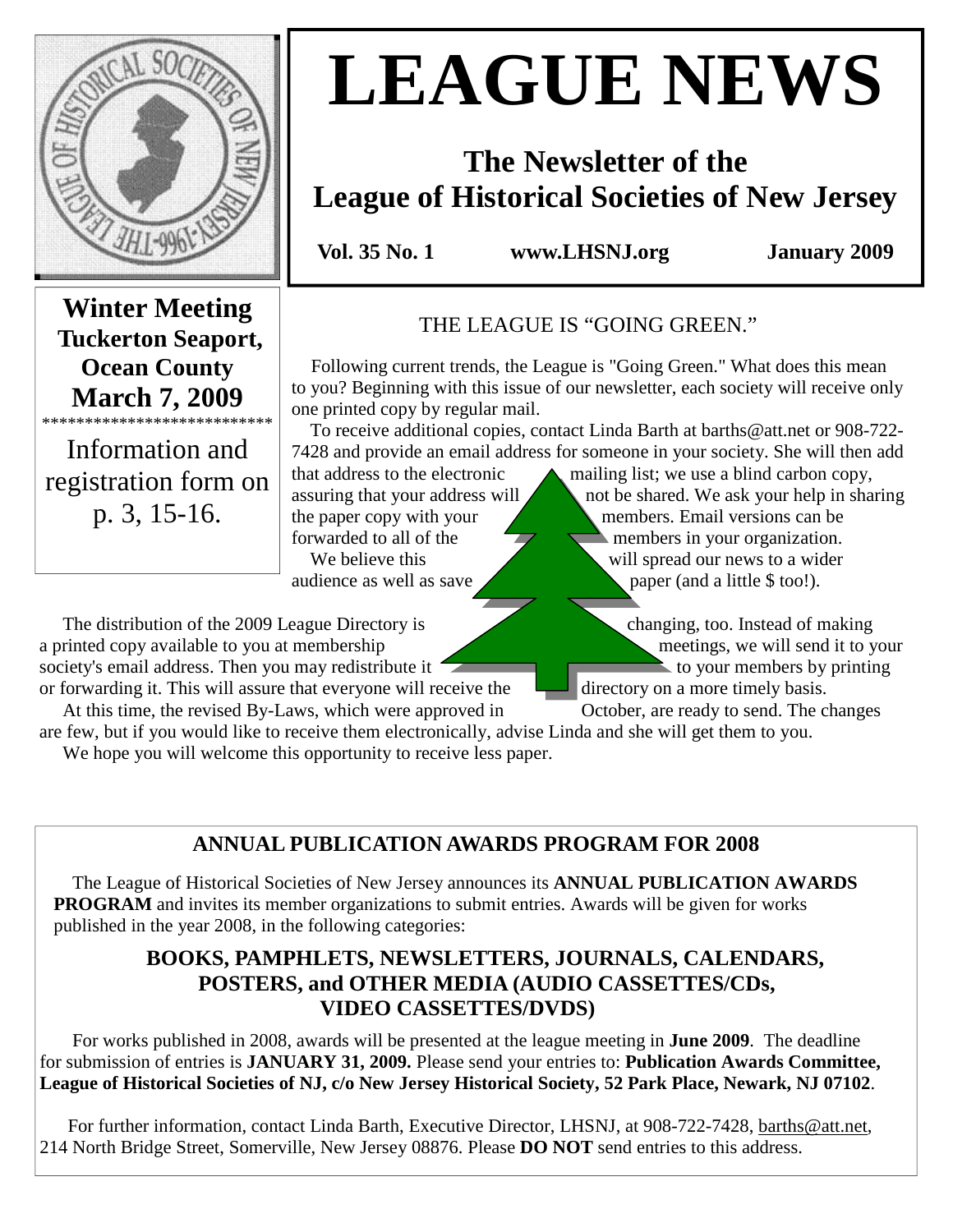# **The Slate of Officers and Directors of the League of Historical Societies of New Jersey**

 Listed below are your officers and trustees. Terms expire at the date in ( ).

President (2010) J.B. Vogt Fellowship for Metlar House

First Vice President (2009) Robert J. Hunter Haddon Heights Historical Society

Vice-President, Northern (2010) Catherine Sullivan Victorian Society

Vice-President, Central (2009) Mary Swarbrick Fellowship for Metlar House

Vice-President, Southern (2010) June Sheridan Atlantic County Historical Society

Secretary (2010) Kevin M. Hale Metuchen-Edison Historical Society

Treasurer (2010) Dorothy M. Andrew Gloucester County Historical Society

Trustee, Northern (2010) Dorothy E. Johnson Oakeside-Bloomfield Cultural **Center** 

Trustee, Northern (2012) Betty Hardy Madison Historical Society

Trustee, Central (2012) Jeffrey McVey Lambertville Historical Society

Trustee, Central (2010) Donald Peck Raritan-Millstone Heritage Alliance Trustee, Southern (2010) Sonia L. Forry Historical Preservation Society of Upper Township

Trustee, Southern (2012) Jean C. Lacey Toms River Seaport Society

Trustee-at-Large (2012) Timothy Hart Barnegat Bay Decoy & Baymen's Museum

Trustee-at-Large (2010) Robert R. Longcore Andover Historical Society

Historian (2010) Sylvia Mogerman Phil Kearny Civil War Round Table \*\*\*\*\*\*\*\*\*\*\*\*\*\*\*\*\*\*\*\*\*\*\*\*\*\*\*

 The following are valuable members of our board, but they are not elected positions:

Executive Director Linda J. Barth 214 North Bridge Street Somerville, NJ 08876; 908-722-7428; barths@att.net

Membership Chairman Dorothy Pietrowski Madison Historical Society

 Trustees Emeriti Bernard Bush

Ruth Kane Fern

**DEADLINE**: Submissions for the April issue of *League News* must be on the editor's desk no later than March 1, 2009. Please send all items to: Linda Barth, 214 North Bridge Street, Somerville, New Jersey 08876; barths@att.net; 908-722-7428.

**Material submitted electronically should be in WORD format. Photographs will be scanned and returned. Digital photographs should be submitted in .jpeg or .tiff.** 

# THE PRESIDENT'S CORNER

 I joined the Board in the mid-1990s when Bernie Bush asked me to chair the Development Committee. At that time, our chief goal was to obtain funding to hire an administrator who could assume the day-to-day operations of the League. Thankfully, we met that goal and engaged Linda, who has become our executive director. I'm counting on Linda's continuing resourcefulness to help us thru the next two years.

 We owe a resounding thank you to Jim Raleigh for stepping up to the plate two years ago and volunteering to be our president. It was his second tour of duty in that office, and his efforts are appreciated by all of us.

 As we begin this new term, I'm excited that we are adding four new members to our board. Three are new trustees: Tim Hart from Tuckerton Seaport, Jeff McVey from Lambertville Historical Society, and Don Peck from the Raritan-Millstone Heritage Alliance, and our Historian, Sylvia Mogerman of the Phil Kearny Civil War Roundtable. The varied experiences these four bring will infuse the board with new energy and ideas for the future.

 We face greater challenges now than we did in the 90s. In the near term, it appears that outside funding opportunities will be harder to obtain. Comcast has advised they will not automatically renew their grant to fund our newsletter; however, we are instituting some cost saving measures to help us meet our financial obligations and are confident that we'll be able to do so. Please read about our newest goal: "Going Green."

 What will keep our League vital is the active participation of our members. Of late, we have received some good ideas from you. We remind you that board meetings are open to any member with something they wish to discuss. With continued input from you and support from a very knowledgeable board, I see a strong future for the League.

JB Vogt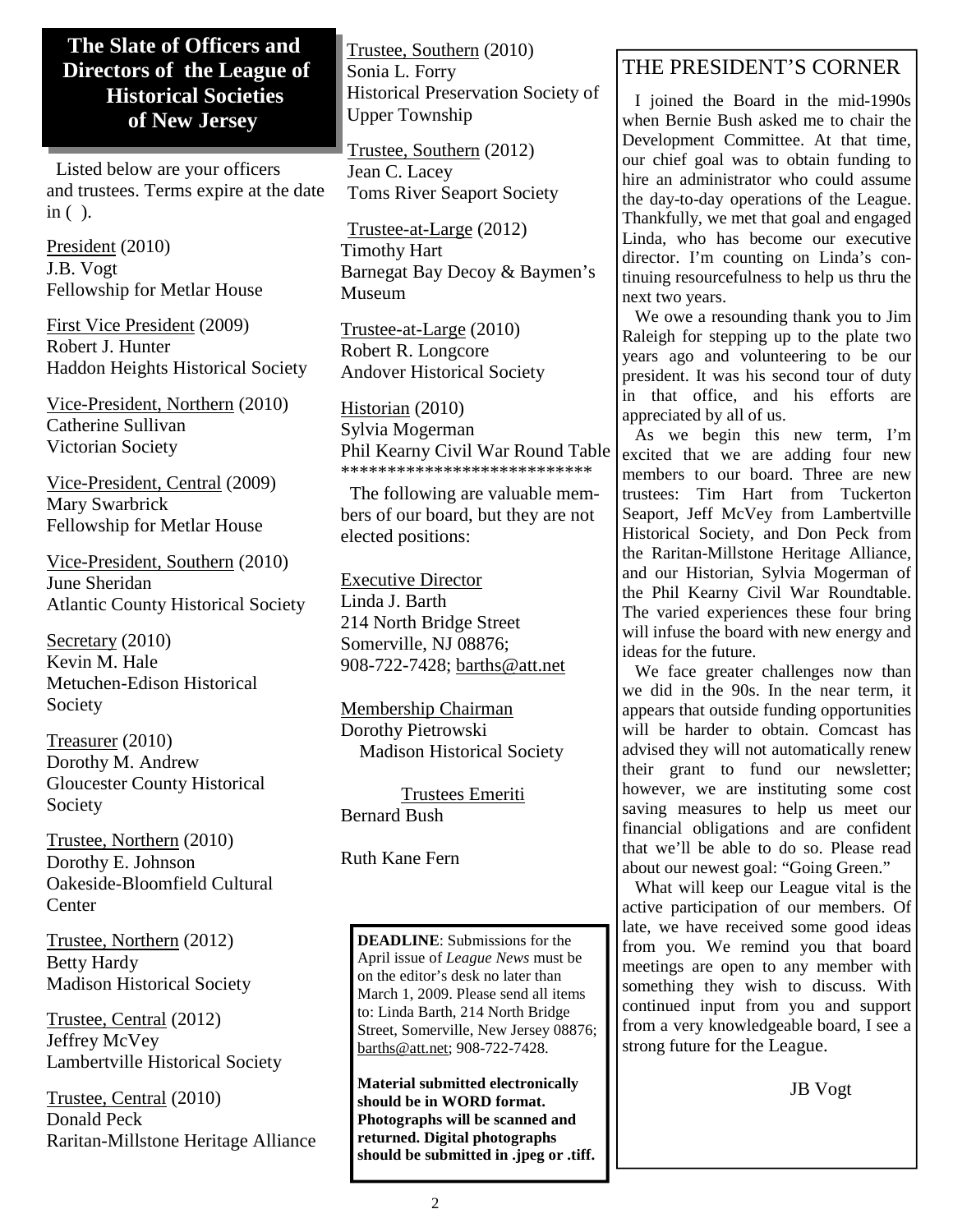# **ECONOMY AFFECTS ALL OF US**



 We are creating a Fundraising Committee and seeking a Chairperson to head it. If you would like to volunteer, please email JB Vogt at jbvogt@comcast.net for more details. Your small reward for this effort is that you will become a



member of the League Board which meets periodically at East Jersey Olde Town no more than six times a year.

 As the costs of postage and printing continue to rise, the League is feeling the pinch of these economic times. As a result, we are offering you the chance to help **sponsor our newsletter**, the *League News* in your name or as a dedication or memorial to a loved one.

 With a donation of \$10 or more, you will become a Friend of the League; with a donation of \$20 or more, you will become a Benefactor of the League; and with a donation of \$50 or more, you will become a Patron of the League. Your donation is fully tax deductible. Contact Linda Barth (see page two for contact information) for more details. **Our first sponsors are:** 

> **Friends**: Elizabeth Menzies Elizabeth Marsden Theresa Fatone

**Benefactor**: Elizabeth Ball

**Patrons**: Donald Peck

## **VISIT TUCKERTON SEAPORT,**

# **TUCKERTON, NEW JERSEY**

The Borough of Tuckerton was first settled in 1698 by the Quakers and was one of the first Ports of Entry into the United States. The main business of Tuckerton was the building and operating of ocean-going schooners. Ocean County was created in 1850 out of Monmouth County, without Little Egg Harbor/Tuckerton. What county did Little Egg Harbor/Tuckerton break away  $\star$  from, when, and why?

 Two of the three native New Jersey boats were invented within miles of the Tuckerton Seaport, a maritime village of



forty acres, with three historic buildings, seventeen recreated buildings, a mile-long nature walk, and the  $11<sup>th</sup>$ longest boardwalk in New Jersey. It is home to the Jersey Shore Folklife Center, the Boat Building and Repair School at the Tuckerton Seaport, and the visitor center for the Jacque Cousteau National Estuarine Reserve. Visitors can watch demonstrations by builders of wooden boats, decoy carvers, quilt makers, and basket  $\mathcal F$  makers. The Tuckerton Seaport has over seventy wooden boats on display. The featured exhibit is "The Bay at Play," a fanciful display of the baymen and pineys at play, with surfing, recreational fishing, sport, and  $\star$  many other topics.

 The US Life Saving Service began along the nearby shore and was responsible for saving over 177,000 lives between 1871-1915.

\*\*\*\*\*\*\*\*\*\*\*\*\*\*\*\*\*\*\*\*\*\*\*\*\*\*\*\*\*\*\*\*\*\*\*\*\*\*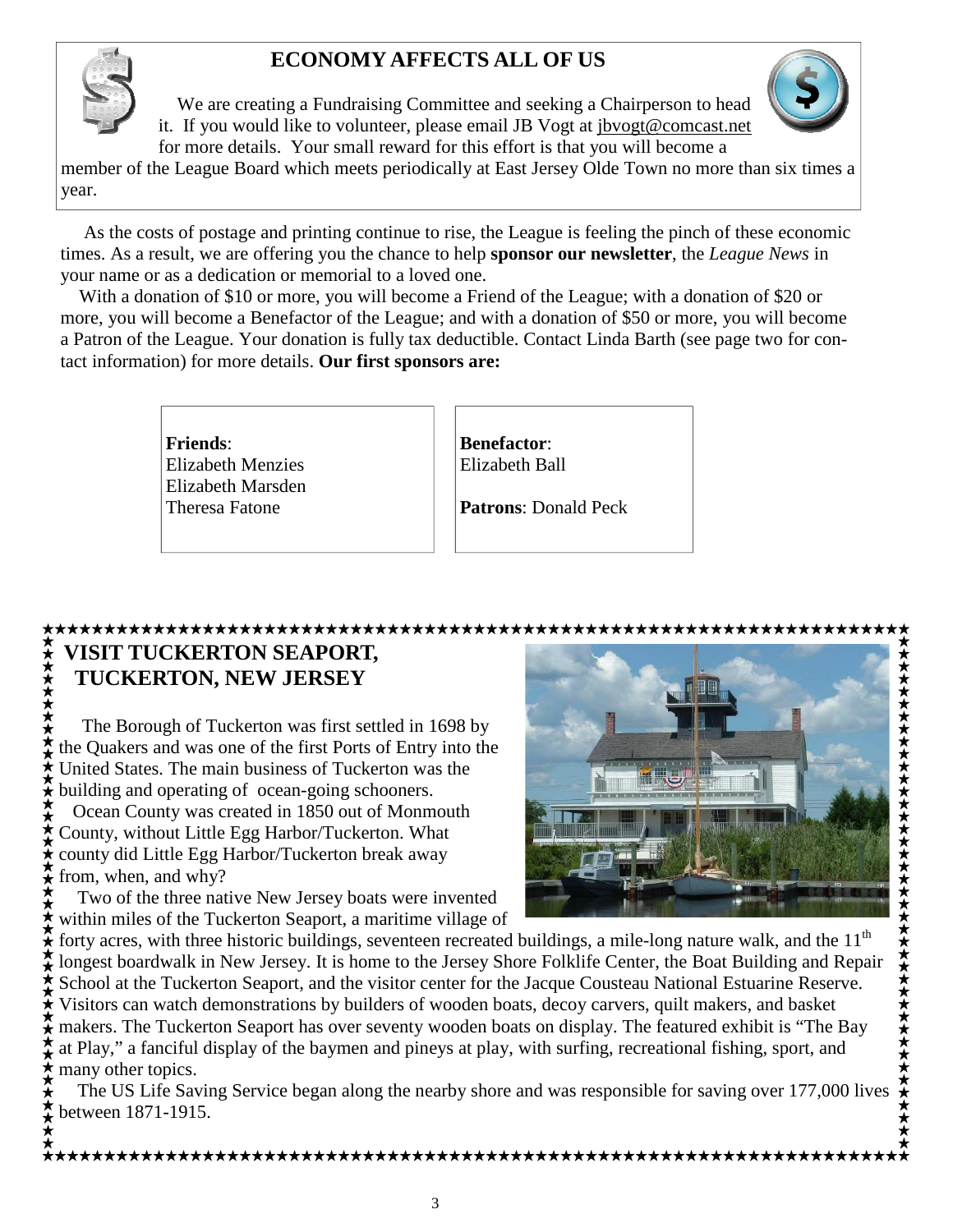# **NEW JERSEY'S ORIGINAL TREATY OF PARIS**

 On behalf of New Jersey State Archives, Joseph Klett has announced that the archives has posted images and transcriptions of the five pages of New Jersey's original Treaty of Paris (preliminary articles, ratified by the Continental Congress), which signified the end of the Revolutionary War. The new site was created in celebration of the 225th anniversary of the arrival of the news of the final treaty in Princeton. The first and last pages of the manuscript were exhibited in October at Drumthwacket for the Crossroads of the American Revolution's event.

 You can check out the new website here: www.njarchives.org/links/treasures/treatyofparis.html. Kudos to the publication unit, Veronica Calder, Joanne Nestor and Lois Bredlow, for this great new addition to the State Archives site!

#### **MARKETPLACE REQUESTS ANSWERED**

 In our last issue, we asked if anyone could suggest places from which to buy museum supplies, large and small. Below is a list, thanks to Carla Zimmerman, CAPES coordinator. The small font is necessary in order to provide you with as complete a list as possible. **Please request a larger font format by contacting Linda Barth (see page two).**

#### **APPENDIX A**

#### **American Association for State and Local History**

1400 Eighth Avenue South, Nashville, TN 37203 www.aaslh.org

Books and pamphlets on preserving various types of materials and on administrative issues.

#### **Central Jersey Regional Library Cooperative**

4400 Route 9 South, Suite 3400, Freehold, NJ 07728-1383 732-409-6484; connie@cjrlc.org; www.cjrlc.org Regional library cooperative that covers central New Jersey and

# offers many educational programs.

**Highlands Regional Library Cooperative**  66 Ford Rd., Suite 124, Denville, NJ 07834; 800-638-4752 jroukens@hrlc.org; www.hrlc.org Regional library cooperative that covers Somerset and other counties and offers many educational programs.

#### **INFOLINK (The East New Jersey Regional Library Cooperative)**

44 Stelton Road, Suite 330, Piscataway NJ 08854; 866-505-5465; lyu@infolink.org; www.infolink.org Regional library cooperative that covers North Jersey and sponsors educational programs.

#### **League of Historical Societies of New Jersey**

P. O. Box 909, Madison, NJ 07940; 908-722-7428 barths@att.net; www.lhsnj.org

Professional organization of all of the historical societies in the state; meets to discuss administrative, preservation, interpretation, and other issues tied to their museums and archives. The group puts out a good newsletter and holds several conferences throughout the year in North, Central and South Jersey.

#### **Mid-Atlantic Association of Museums (MAAM)**

The Carroll Mansion, 800 East Lombard Street, Baltimore, MD 21202; 410-223-1194

2006@midatlanticmuseums.org; www.midlanticmuseums.org

#### **Mid-Atlantic Regional Archives Conference (MARAC)**  www.lib.umd.edu/MARAC

New Jersey Caucus: www.lib.umd.edu/MARAC/caucuses/ newjersey.html. Bi-annual professional meetings, workshops, newsletter, publications. MARAC New Jersey Caucus meets

about four times per year and manages the free CAPES consultant service with funding from the NJ Historical Commission.

#### **New Jersey Library Association (NJLA), History and Preservation Section**

c/o Joe Da Rold, Plainfield Public Library, 800 Park Avenue, Plainfield, NJ 07060; 908-757-2305

joseph.darold@plfdpl.info; www.njla.org/sections/history Professional organization of librarians that meets to discuss preservation issues and New Jersey history. The group puts out a useful newsletter and provides programming throughout the year as well as at the NJLA annual conference every April.

#### **New Jersey State Library**

185 West State Street, Trenton, NJ 08625-0520; 609-292-6220 www.njstatelib.org Preservation Initiative Program Michele Stricker; mstricker@njstatelib.org Library Development Bureau, NJ State Library, P. O. Box 520, Trenton, NJ 08625-0520; 609-278-2640 x164

#### **PALINET**

3000 Market Street, Suite 200, Philadelphia, PA 19104-2801 215-382-7031; PALINET@palinet.org; www.palinet.org Professional collaborative organization that provides cataloging resources locally to the Northeast. Most of their work is tied into the cataloging of library materials but they do regularly offer programs concerned with archival and library issues at their center in Philadelphia or at various libraries around the region. Expensive to join if establishing a library catalog, but non-members can attend the programming with modest fees.

#### **Princeton Preservation Group**

c/o Monmouth County Archives, 125 Symmes Drive, Manalapan, NJ 07726; 732-308-3772

Professional group that meets regularly in the Central Jersey area with programs centered around paper and photographic preservation issues.

#### **Society of American Archivists**

600 S. Federal, Suite 504, Chicago, IL 60605; 312-922-0140; www.archivists.org

Professional educational meetings and workshops. Publications list on all phases of archival work.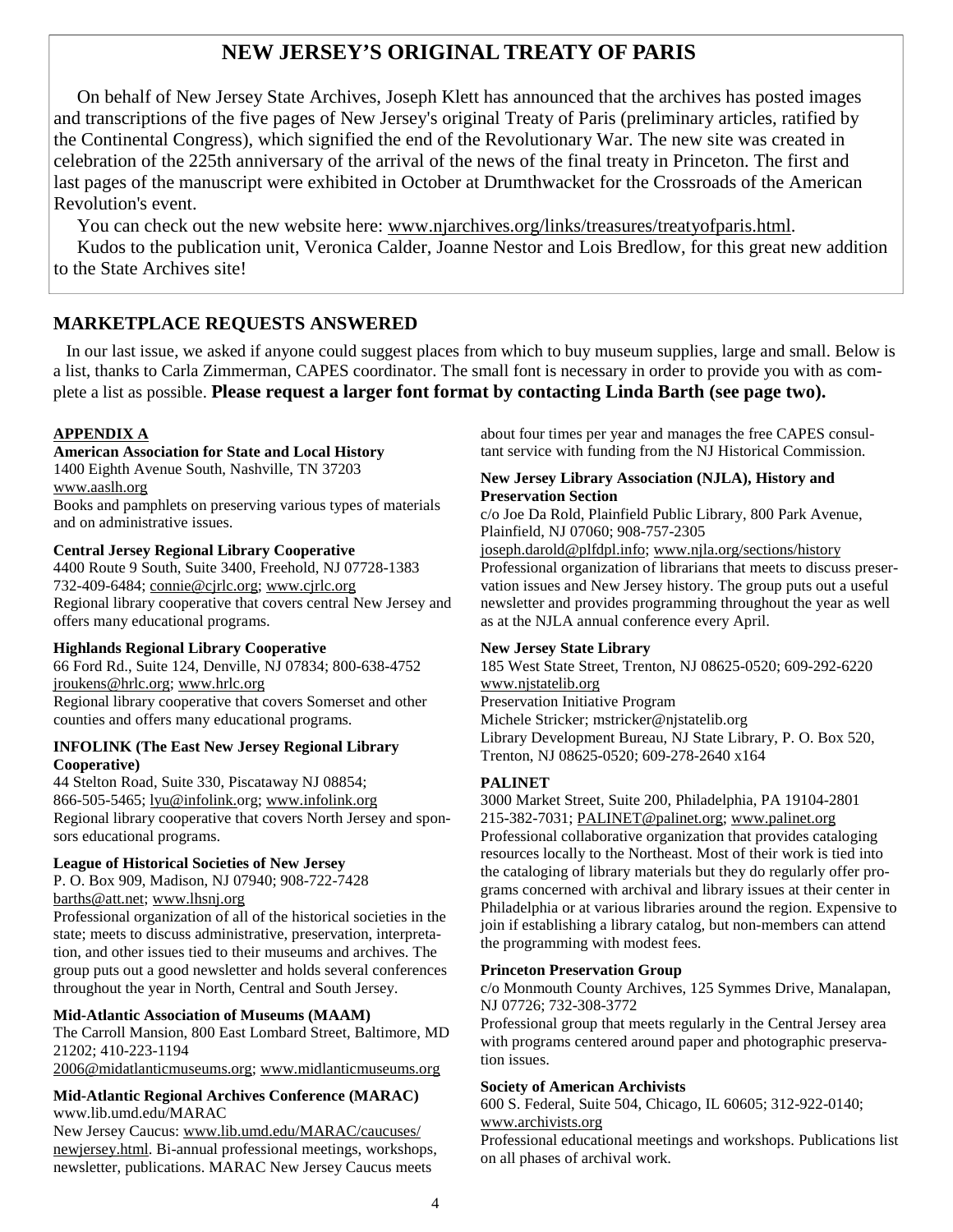#### **APPENDIX B—Professional Archival Suppliers Allergy**

**Buyer's Club** 

888-236-7231; www.allergybuyersclub.com Humidifiers/dehumidifiers

#### **The Archival Company** (Division of **University Products**)

P.O. Box 1239, Northampton, MA 01061-1239; 800-442-7576 www.archivalco.com

Including personalized albums, Mylar pocket pages, and storage for collectibles. Some overlap with University Products catalog, which is longer.

#### **Archival Methods**

235 Middle Road, Henrietta, NY 14467; 866-877-7050 Dennis Inch, President, formerly of Light Impressions, with similar product line.

**Archival Products,** A Division of Library Binding Service P.O. Box 1413, Des Moines, IA 50305-1413; 800-526-5640 www.archival.com

#### **Atlantic Protective Pouches**

P. O. Box 1191, Toms River, NJ 08754; 732-240-3871 High quality Mylar enclosures for valuable items. Somewhat expensive to use for routine items, but worth the extra cost for important materials. Can also make customized enclosures for odd sizes. Successor to Taylor Made Co.

#### **B&H**

#### bhphotovideo.com

Source for archival polypropylene negative and print top loaders and albums, including Safe-TBinders, an album that closes up to keep out dust and light (also available from Print File, Inc.) Economical source for photo and video equipment and supplies.

#### **Bags Unlimited**

7 Canal Street, Rochester, New York, NY 14608; 800-767- BAGS

Polyethylene bags and sleeves (inexpensive and safe for photos, but not as protective as polyester [a.k.a. Mylar] or polypropylene); also cardboard inserts (some identified as acid-free).

#### **Bill Cole Enterprises**

P. O. Box 60, Dept. SAA, Randolph, MA 02368-0060; 800-99- GARDS; bcemylar@internetmci.com; www.bcemylar.com Makes Mylar sleeves.

#### **Calright Instruments**

866-363-6634; sales@calright.com; www.calright.com **Hygrometers** 

#### **Conservation OnLine**

List of suppliers: palimpsest.stanford.edu/bytopic/suppliers. The main page has much more information about conservation of archival records and museum collections.

#### **Conservation Resources International**

8000 H Forbes Place, Springfield, VA 22151; 800-634-6932 Folders and boxes, including special boxes for photographic storage with Microchamber technology.

#### **Court Record Services**

Frankford Arsenal Building, 210-3 Tacony and Bridge Streets, Philadelphia, PA 19137-0920; 215-535-7790; Contact: David Powers. Microfiche and microfilm

#### **Dorlen Products, Inc.**

6615 West Layton Avenue, Milwaukee, WI 53220; 414-282- 4840. Supplier of Water Alert sensing equipment used in

archival storage facilities and computer rooms.

#### **Gaylord Bros.**

P. O. Box 4901, Syracuse, NY 13221-4901; 800-448-6160 Storage materials and conservation supplies. Offerings include large polypropylene sleeves for oversize photographs. www.gaylord.com

#### **Hollinger Corporation**

800-634-0491; hollingercorp@erols.com; www.hollingercorp.com Storage materials and conservation supplies.

#### **Howard Glass**

379 Southwest Cutoff, Worchester, MA 01604; 508-753-8146 Replacement glass in various thicknesses to match those in daguerreotypes, autochromes, lantern slides, etc.

#### **Humidifier World**

www.humidifierworld.com Humidifiers/dehumidifiers

#### **Image Permanence Institute**

Rochester Institute of Technology, 70 Lomb Memorial Drive, Rochester, NY 14623-5604; 716-475-5199

Source for toner treatment for microfilm permanence, acetate film storage guide, and test strips to determine stage of acetate negative degradation (vinegar syndrome).

#### **Light Impressions**

P. O. Box 787, Brea, CA 92822-0787; 800-828-6216

#### www.lightimpressionsdirect.com

Suppliers of products for photographic storage. Also UV sleeves for fluorescent lights, UV filtering glass and acrylic for frames, other framing materials, and many other archival supplies

#### **Metal Edge, Inc.**

6340 Bandini Blvd., Commerce, CA 90040; 800-862-2228 www.metaledgeinc.com Archival storage materials

## **National Safety Products Inc.**

877-412-3600; www.testproducts.com Hygrometers

#### **OCLC Preservation Resources** (formerly Mid-Atlantic

Preservation Service) Nine S. Commerce Way, Bethlehem, PA 18017-8916; 610-758- 8700; President: Meg A Bellinger; meg\_bellinger@oclc.org Microfilming, storage of microfilm masters, OCLC cataloging, consultation, and training

#### **Photofile**

P. O. Box 123, Zion, NJ 60099; 312-872-7577 Mylar sleeves

#### **Print File**

P. O. Box 607638, Orlando, FL 32860-7638; 407-886-3100/800- 508-8539; www.printfile.com Archival storage materials, especially for photographic materials

#### **RGB Broadcast Video Services**

1234 Southhampton Road, Philadelphia, PA 19116; 215-464-3158 Videotape duplication and restoration

#### **TALAS**

20 W. 20th Street, New York, NY 10001-1996; 212-736-7744 Specialty tools and products for preservation of archival materials, many hard to find elsewhere. Includes bookbinding and book repair, Japanese mending papers, equipment, boxes.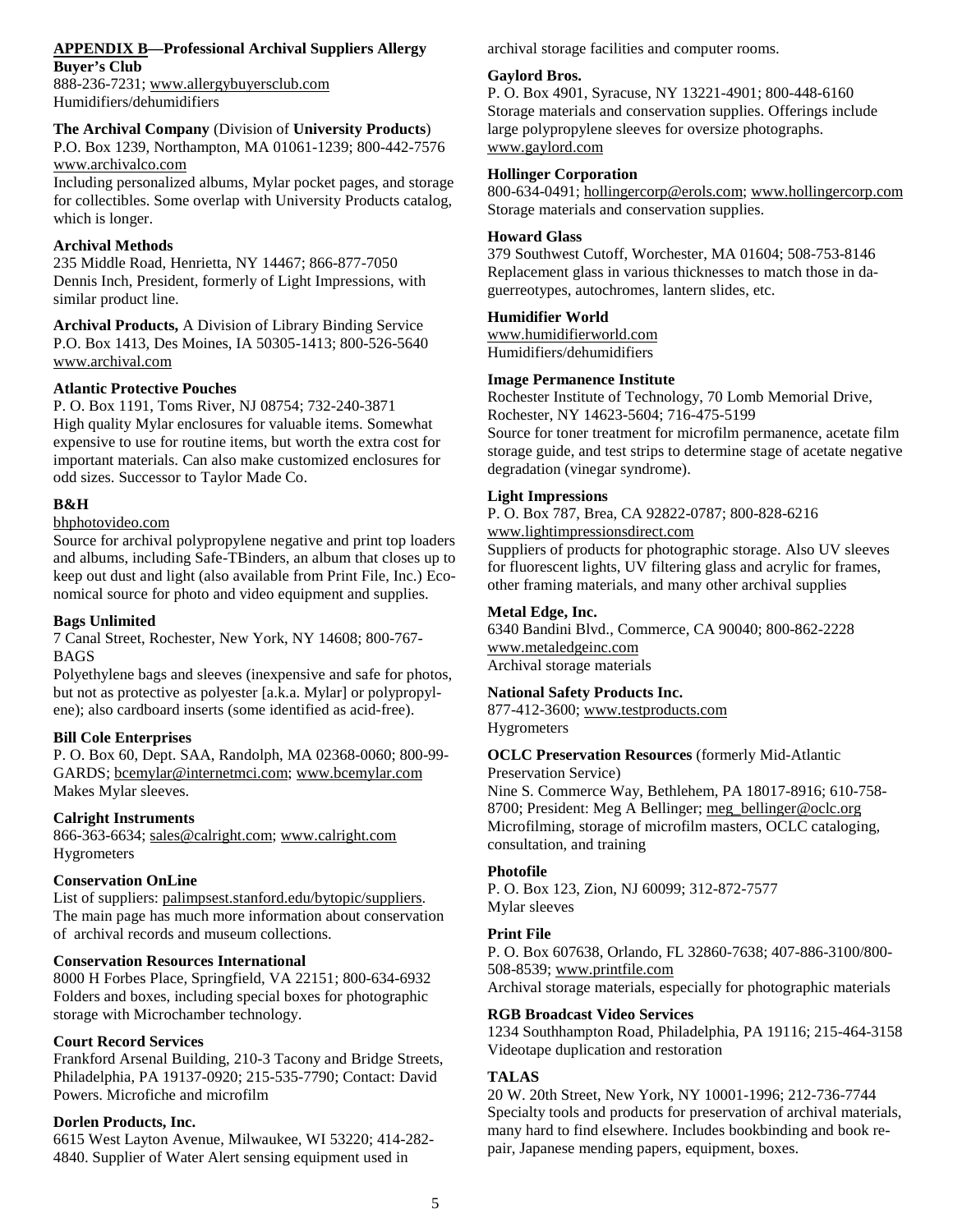#### **University Products**

P. O. Box 101, 517 Main Street, Holyoke, MA 01040; 800-628- 1912. Wide range of products for archives, including mat board, boxes, encapsulation supplies and equipment

#### **VidiPax**

450 W. 31st, New York, NY 10001; 800-653-8434 Videotape restoration, duplication, and archival quality storage cases. Also motion picture film/videotape conversions.

#### **APPENSIX C—Conservators**

#### **The American Institute for Conservation of Historic and Artistic Works (AIC)**

1717 K Street NW, Suite 200, Washington, DC 20036-5346; 202-452-9545; www.aic.stanford.edu

Membership directory of professional conservators Paper materials – Major conservation work These two institutions provide a great deal of information on their web sites concerning the preservation, storage and handling of paper and photographic collections. When in doubt about any preservation issue, check the website of this major Northeastern conservation center first. Also offers workshops on preservation and conservation topics.

#### **Conservation Center for Art and Historic Artifacts**

264 South 23rd Street, Philadelphia, PA 19103; 215-545-0613; ccaha@ccaha.org; www.ccaha.org

#### **Northeast Document Conservation Center**

100 Brickstone Square, Andover, MA 01810-1494; 508-470- 1010; www.nedcc.org

#### **Other Conservation Resources**

#### **Chicago Albumen Works**

P. O. Box 805, 174 Front Street, Housatonic, Massachusetts 02136; 413-274-6901; info@albumenworks.com; www.albumenworks.com. Wide range of conservation and restoration services, including photographic conservation, glass plate negative digitization, and continuous tone microfilming. Also publications on preservation.

**Local New Jersey Conservators—**Note: This is a partial list, check with AIC for members in New Jersey.

Julia Dennin Ream, Wenonah, NJ; 856-415-0891 Joanna S. Pietruszewski, Belle Mead, NJ; 908-359-5200

Janet W. Koch, Rehoboth Beach, DE; 302-226-1527

Konstanze Bachmann, Bordentown, NJ; 609-291-9187

The Better Image, P. O. Box 48, Milford, NJ 08848; 908-995- 2600; biphoto@mindspring.com

Photographic Conservator Peter Mustardo, Ocker & Trapp, Inc. Suter Conservation, 17C Palisade Avenue, P. O. Box 229 Emerson, NJ 07630-0314; 201-265-0262

#### **APPENDIX D—Other Resources**

American Association for State and Local History 1717 Church Street, Nashville, TN 37203-2991; 615-320-3203; membership@aaslh.org; www.aaslh.org

National Union Catalog of Manuscript Collections (NUCMC) Special Materials Cataloging Division, NUCMC Team, 101 Independence Ave., S.E., Stop 4375, Washington, D.C. 20540-4375; 202-707-7954; nucmc@loc.gov;

www.loc.gov/coll/nucmc

Most libraries and archives in New Jersey can send finding aids to NUCMC for entry in the online Research Libraries Information Network (RLIN)

#### **Disaster Recovery**

American Freeze Dry, Inc., 39 Lindsey Ave., Runnemede, NJ 08078; John M. Zionce, President; 800-817-1007 Freeze drying of water damaged materials, ozone treatment to sanitize and deodorize records, etc.

Munters Moisture Control Services 160 Raritan Center Parkway, Raritan Center, Edison, NJ 08837; 800-959-7442 Environmental control and disaster recovery.

Blackmon Mooring (BMS) Cherry Hill, NJ; 800-433-2940 Global disaster recovery services.

Insurance Restoration Specialists, Inc. 26 Kennedy Boulevard, East Brunswick, NJ 08816; 800-634- 0261; FAX 732-295-6680; Contact: Tom Licker tlicker@irs-restoration.com; www.irs-restoration.com Appraisers for collection items – museum items and general

#### International Society of Appraisers

1131 SW 7th Street, Suite 105, Renton, WA 98055; 206-241- 0359; isa@isa-appraisers.org; www.isa-appraisers.org Professional organization of appraisers pertaining to many fields of study from clothing, jewelry, furniture to photographs and paper items. Many members of this Society will do appraisals of objects or collections for a fee. Several of the members are in NJ.

#### **Appraisers for collection items – books and manuscript items**

Antiquarian Booksellers Association of America www.abaa.org

Professional organizations of dealers in rare and used books. Many members of this Association will also do appraisals of rare books (and sometimes even manuscript material) for a fee. Several of the members are in NJ.

The Manuscript Society

www.abaa.org

Professional organization of dealers in rare and used books. Many members of this Society will also do appraisals of documents or manuscript collection material for a fee. Several of the members are in New Jersey.

#### **Appraisers and dealers in NJ for historic documents and books**

Brian Kathenes, National Appraisal Consultants P. O. Box 482, Hope, NJ 07844-0482; 908-459-5996; 800-323- 5996; brain@nacvalue.com

James Crawford 1017 Park Avenue, Collingswood, NJ 08108-3236; 856-854- 3049; Crawford@eticomm.net

Joe J. Felcone, Inc. P. O. Box 366, Princeton, NJ 08542; 609-924-0539; www.felcone.com

J & J Hanrahan 320 White Oak Ridge Rd, Short Hills, NJ 07078; 973-912-8907

#### **APPENDIX E—Funding Institutions**

#### **National Endowment for the Humanities**

Preservation Assistance Grants for Smaller Institutions, 1100 Pennsylvania Avenue NW, Washington, DC 20506; 800- NEH-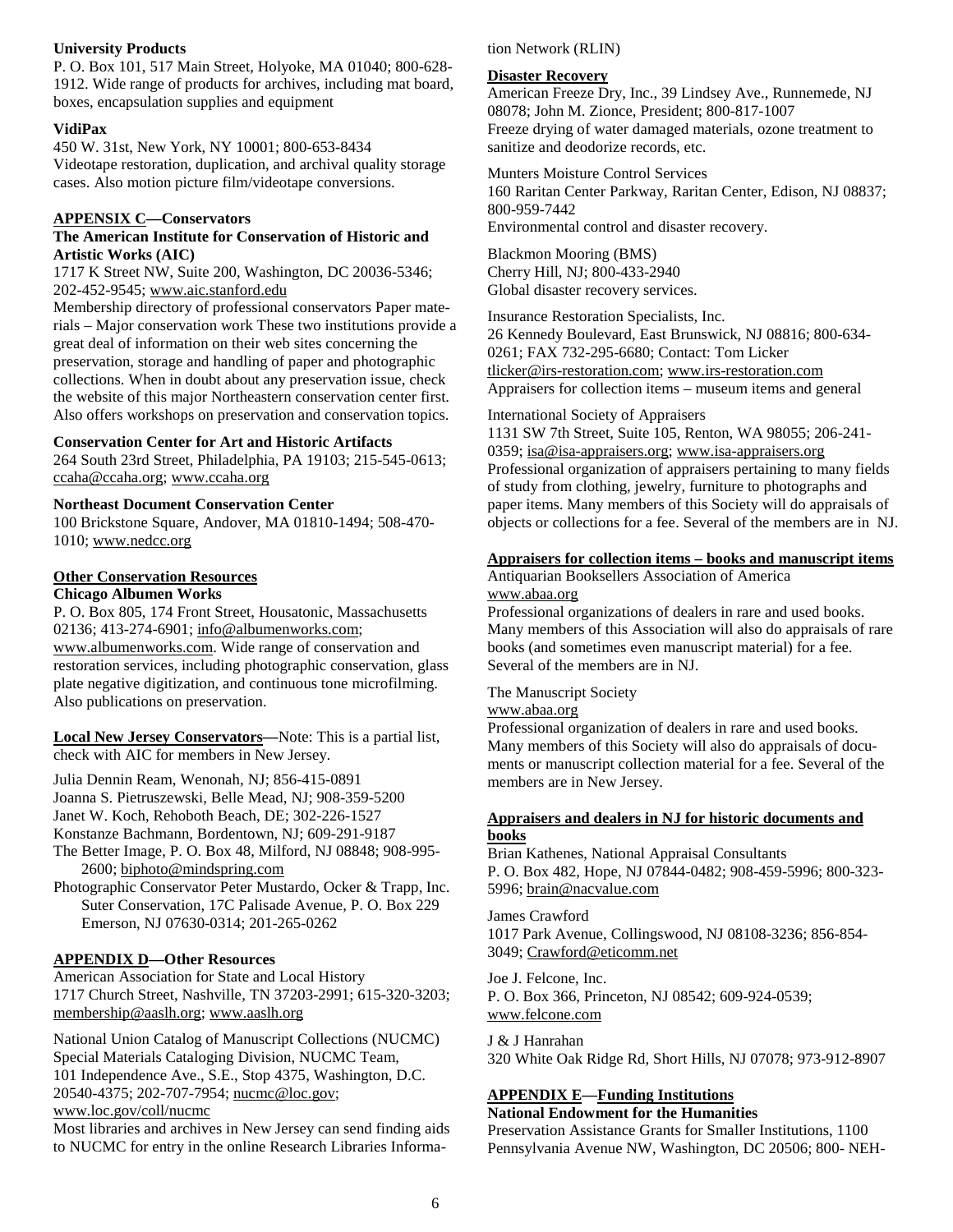#### 1121; info@neh.gov; www.neh.gov/grants/guidelines/pag.html

**National Historical Publications and Records Commission (NHPRC)**. National Archives and Records Administration, 700 Pennsylvania Avenue NW, Room 111, Washington, DC 20408- 0001; 202-501-5610; nhprc@nara.gov; www.archives.gov/grants/index.html

#### **New Jersey Historical Commission**

New Jersey Department of State, P. O. Box 305, Trenton, NJ 08625-0305; 609-292-6062; njhc@sos.state.nj.us; www.newjerseyhistory.org

**Caucus Archival Projects Evaluation Service (CAPES)** contact information same as NJ Historical Commission

#### **Save America's Treasures**

National Trust for Historic Preservation, 1785 Massachusetts Avenue, N.W., Washington, D.C. 20036; 877-873-2787; www.saveamericastreasures.org/contact.htm www.saveamericastreasures.org

#### **APPENDIX F—Sources of Archival Education & Training MARAC (Mid-Atlantic Regional Archives Conference)**  www.lib.umd.edu/MARAC

#### **National Archives Modern Archives Institute**

West Moat, National Archives Building, 700 Pennsylvania Avenue, NW, Washington, DC 20408; 202-501-5390, ext. 279; mary.rephlo@nara.gov

#### www.archives.gov/preservation/modern-archives-institute

#### **New Jersey Library Association**

4 West Lafayette Street, Trenton, NJ 08608; 609-394-8032; www.njla.org

#### **New Jersey State Library**

P. O. Box 520, Trenton, NJ 08625; 609-292-6220; www.njstatelib.org

#### **New Jersey State Historical Records Advisory Board (NJ**

**SHRAB).** New Jersey Dept. of Archives and Records Management, 225 West State Street, P. O. Box 307, Trenton, NJ 08625- 0307; 609-777-3598; www.state.nj.us/state/darm/links/ shrab.html. Statewide board of archivists from around the state that meet to determine policy and planning for statewide collections of historical records. It has offered some of the best programming on archives and preservation in the last few years and has a very modest cost for the quality of the information provided. SHRAB also makes recommendations on proposals to NHPRC for funding.

#### **Rutgers University, School of Communication Information and Library Studies**

4 Huntington Street, New Brunswick, NJ 08903; 732-932-7169 www.scils.rutgers.edu

#### **Society of American Archivists**

600 S. Federal Street, Suite 504, Chicago, IL 60605; 312-922-0140; www.archivists.org

# **DREW OFFERS HISTORIC PRESERVATION CLASSES AND WORKSHOPS**

- Sat., Feb. 7, 2009: Researching Your House's History; 10 am-3 pm, Madison Public Library, Madison NJ Cost: \$115 (includes lunch)
- Sat., March 7, 2009: Tools, Rules and Tricks to Advocacy: Knowing Who, How, Why, and When; 9 am-4 pm, Drew University, Madison NJ; Cost: \$100 (includes lunch)
- Week of March 23, 2009: Start of Spring Historic preservation 10 week courses, including: Restoration and Preservation of Historic Structures, Practicing Preservation: Advocacy to Zoning, and Archeology's Place in Historic Preservation in NJ
- Sat., April 18, 2009: Historic Porches and Their Care, 9 am-4 pm, Drew University, Madison NJ; Cost: \$115 (includes lunch)

Sat., May 2, 2009: Research, Management and Gardening Techniques for Your Historic Garden; 9 am-4 pm, Cross Estate, Jockey Hollow, Morristown, NJ; Cost: \$115

For more information, please contact Patricia Laprey, Director of Continuing Education and Special Programs, Drew University Madison, NJ 07940; 973-408-3400; plaprey@drew.edu.

# **LETTERS, WE GET LETTERS….**

Hello Linda, I like receiving your emails re the League of Historical Societies. You are doing a wonderful service. Regards, Roberta S. Dodd



We are so grateful to our generous members who have helped these colleagues:

**Sally Has**tings, of the Somers Point Historical Society, who inquired about abandoned cemeteries;

**Alicia Batko**, of MARCH, who asked about map preservation; and

**Dianne Snodgrass**, of the Historical Society of Haddonfield, who requested information about the storage of archival materials.

Each of these members received many helpful responses from their colleagues. If you have a question, please send it to Linda Barth (see page two), and she will forward it to the membership.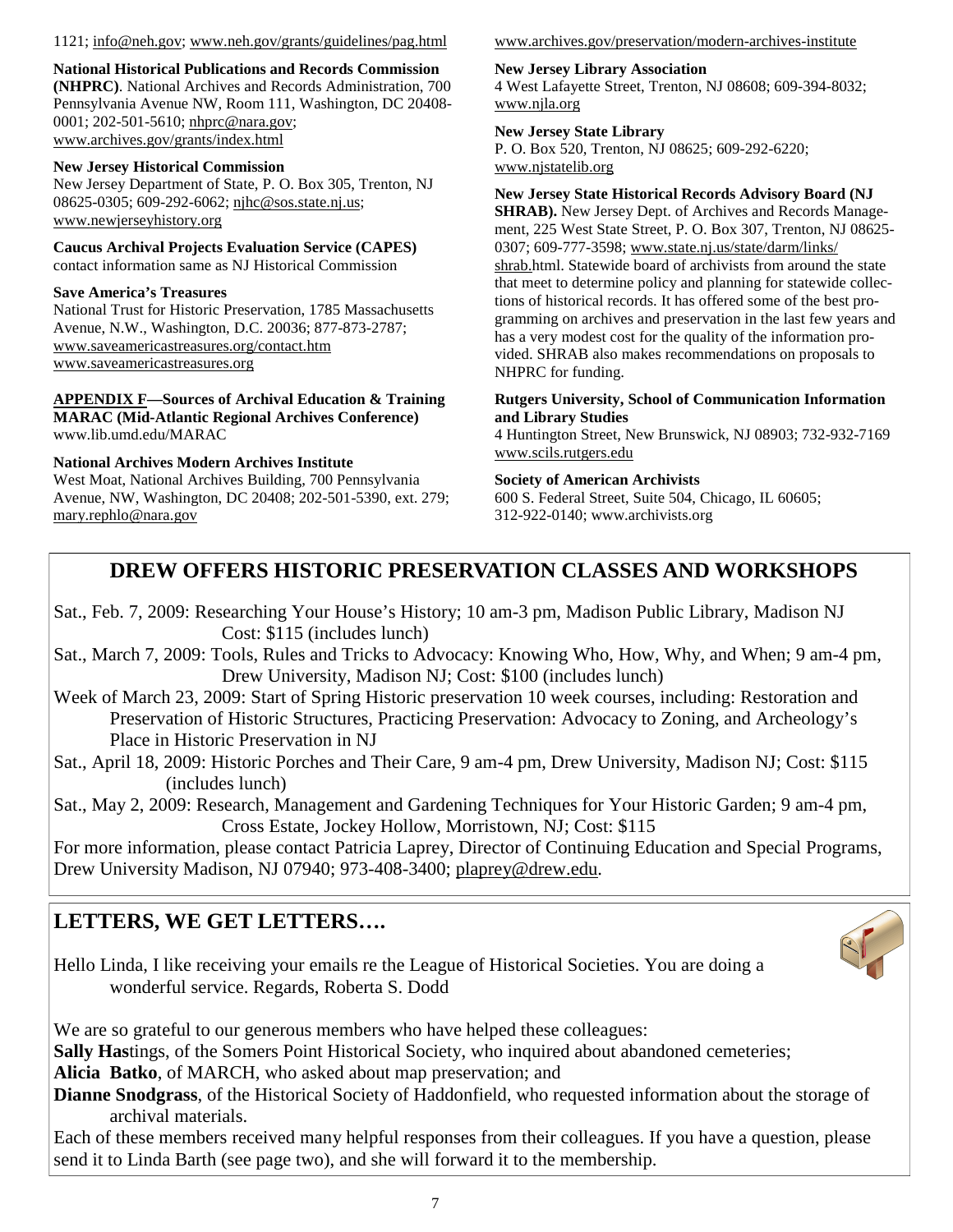# **TOURISM OFFICIALS TO PROMOTE GLOUCESTER COUNTY**

 Jan Hefler, staff writer for the Philadelphia Inquirer, writes that the South Jersey Tourism Corporation, hoping to boost tourism, soon will be spreading the word about Gloucester County's historic places, wineries and parks. The organization will produce a podcast with narrative and sound effects that visitors can listen to while touring five of the county's Revolutionary War sites. The \$40,000 project, funded by the state and county, is expected to be completed in May, according to John Seitter, the nonprofit corporation's president.

 The 45-minute, free podcast will include blurbs about the historic battle of Fort Mercer, where patriots and Hessian soldiers clashed at Red Bank; the Whitall House, which served as a hospital for wounded soldiers; the Woodbury Friends Meeting House; the Olde Swedes Trinity Church; and the Bodo Otto house (where one of Washington's officers lived).

 "We want to immerse people in the experience. We want them to feel they're part of the battle," Seitter said. The public will also be able to download maps, brochures and photographs that provide more insight into the places.

 In a recent online survey, only 20 percent of the 400 respondents said they felt the county has "an existing tourism industry." More than 90 percent of the respondents said officials should encourage people to come to the county, Seitter said. "When we talk about tourism in Gloucester County people will sometimes just smile and say 'There's tourism there?'" said Lisa J. Morina, director of Business and Economic Development for the county. "We don't have big assets but we have tiny pockets of places you could string together and have a really good experience."

 "We want people to come and spend money here and stay and dine and shop," she said. Seitter said he also believed the economic downturn may help these local tourist sites. "People still need to have fun and still need to get away in very trying times," Seitter said. He said his job would be to help people realize "there's a lot to see and do in their own backyard."

#### **www.visitsouthjersey.com**

#### **BUSINESSES AROUND OUR STATE:**

 *Please say thanks to our advertisers by patronizing their businesses throughout the state. Invite businesses in your area to advertise in the League News for publicity around the Garden State. Business owners may contact Linda Barth at 908-722-7428 or barths@att.net.* 

 *Our advertising schedule:* 

- $\bullet$  Business card size ad, \$100 each; \$85 each for three issues.
- $\bullet$  1/4 page ad, \$125 each; \$100 each for three issues.

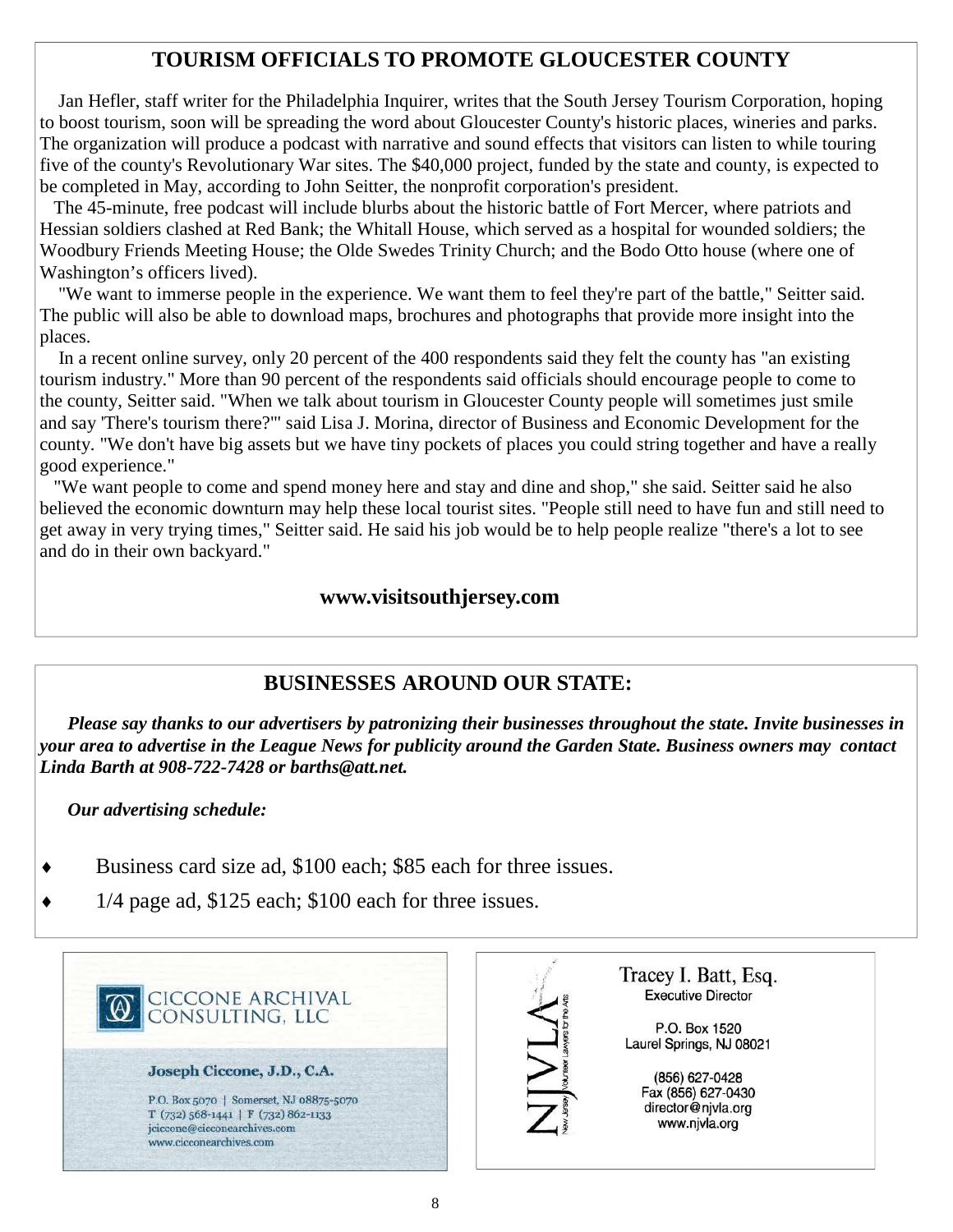## **HISTORY EVENTS AND EXHIBITS — 2009**

**New Exhibit—Our Legacy: Haddonfield's First Family, The Governor and Mrs. Alfred E. Driscoll.** Memorabilia from the life of our state's 43rd governor and his family. Greenfield Hall, home of the **Historical Society of Haddonfield**. Wed-Fri, 1-4 and the first Sunday of the month, 1-4. Members, free; non-members, \$4.00. Other times available on request by calling 856-429-7375. Tours are welcome. Please call in advance so that a tour guide may be scheduled.

**New Exhibit—Jan. 17-April 12—Family Circles: The Continuous Circle of Life of the First Local Free Black Settlement Exhibit:** This Carriage House Gallery exhibit traces the descendents of the settlers of the first free Black settlement on Tabernacle Road, Erma, NJ to the residents of Cape May County today. Emlen Physick Estate, 1048 Washington St. Dates and times vary. Admission: \$2, adults, \$1, children (3-12), or free with any tour of the Physick Estate. Free exhibit opening on Monday, Jan. 19. Co-sponsored by the Center for Community Arts and the Mid-Atlantic Center for the Arts (MAC). For more information, call 609-884-5404 or 800-275-4278 or visit www.capemaymac.org.

**New Exhibit Jan. 9-April 18—***Faces of Courage, Faces of Challenge, Faces of Triumph: Portraits of Union Leaders,*  by Sherrell Medbery. **American Labor Museum/Botto House National Landmark,** 83 Norwood Street in Haledon; M-F, 9-5. Tours Wed-Sat, 1-4 or by appointment. For further information, please see www.labormuseum.org or contact the museum at 973-595-7953 or labormuseum@aol.com.

**January 13—Robert Costello portrays Abraham Lincoln** as we celebrate the bicentennial of Lincoln's birth. **Brick Township Historical Society**, 7:30 pm, Herbertsville Firehouse, 501 Herbertsville Road, Brick.

**January 21—Frenchmen in the American Civil War**, presenter: John Koster. **Phil Kearny Civil War Round Table**, 7:30 pm, Wayne Public Library, 475 Valley Road, Wayne. For more information, contact Joe Truglio at 201-447-0753 or info@philkearnycwrt.org.

**January 21**—**Rails Along The Canal**. **William McKelvey,** United Railroad Historical Society of New Jersey, presents a program about the history of the railroad in the Boonton area as well as some current information about the URHS's Boonton Restoration Yard. Boonton Senior Center, 126 North Main Street. 2:00 pm. For details, contact the **Boonton Historical Society** at 973-402-8840 or boontonhistory@yahoo.com; www.boonton.org.

**January 25—Meet the Local Author—**Jean Kreiling, author of *Cranford Kaleidoscope: Photos of Cranford, NJ*. Crane-Phillips House, 124 North Union Avenue, Cranford. 2-4 pm. 908-276-0082.

**February 3 until January 2010—**New Exhibit, Food for Thought. Learn about food and cooking during Colonial American in the Museum's tasty new exhibit Food for Thought. **The Museum of Early Trades & Crafts**, 9 Main Street, Madison; 973- 377-2982 x10; www.metc.org.

**February 8—Dinner and Recital of 18th-century string quartet music.** Celebrate the presidents' birthday month and support the **Oakland ( Bergen County) Historical Society**. Oakland Senior Citizens Center, Lawlor Drive. 5 pm. Fundraiser to preserve the Van Allen House and the Stream House. Donation, \$35 per person for the evening. Questions? Contact Klaus and Jerri Angermueller, 201-337-9652.

**February 12—Mark Lender, Professor of History** at Kean University (topic to be announced). North Jersey American Revolution Round Table. 7:00 pm, Morris County Cultural Center, 300 Mendham Rd. (Rte 24) in Morristown.

**February 14—Tory Jack Day**. **Friends of the Abraham Staats House**. Jack, a slave in the Abraham Staats household during the American Revolution, reputedly supported the patriots by spying on the British. This year's program, *Samuel Burris Speaks; Conductor on the Underground Railroad*, features speaker Joe Becton in period clothing, music, and members of the 6<sup>th</sup> Regiment United States Colored Troops Civil War Re-enactors. 11-4. Abraham Staats House, 17 Von Steuben Lane, South Bound Brook. For more information, call Brian and Kathy Faulks at 732-469-5836.

**February 18**—Join **Joseph Plumb Martin**, a revolutionary solider who volunteered to serve at the age of 15. Later in life he documented his experiences so that this evening we can hear his first person memoirs, some amusing and some poignant, as he recounts events of day to day life during the war as interpreted by Eric Olsen, the well known local reenactor from the Morristown National Historic Park. Boonton Senior Center, 126 North Main Street. 7:00 pm. For details, contact the **Boonton Historical Society** at 973-402-8840 or boontonhistory@yahoo.com; www.boonton.org.

**February 18—**Bruce Form portrays Captain Myer Asch, 1st NJ Cavalry, as he tells us about Jewish soldiers in the American Civil War. **Phil Kearny Civil War Round Table**, 7:30 pm, Wayne Public Library, 475 Valley Road, Wayne. For more information, contact Joe Truglio at 201-447-0753 or info@philkearnycwrt.org.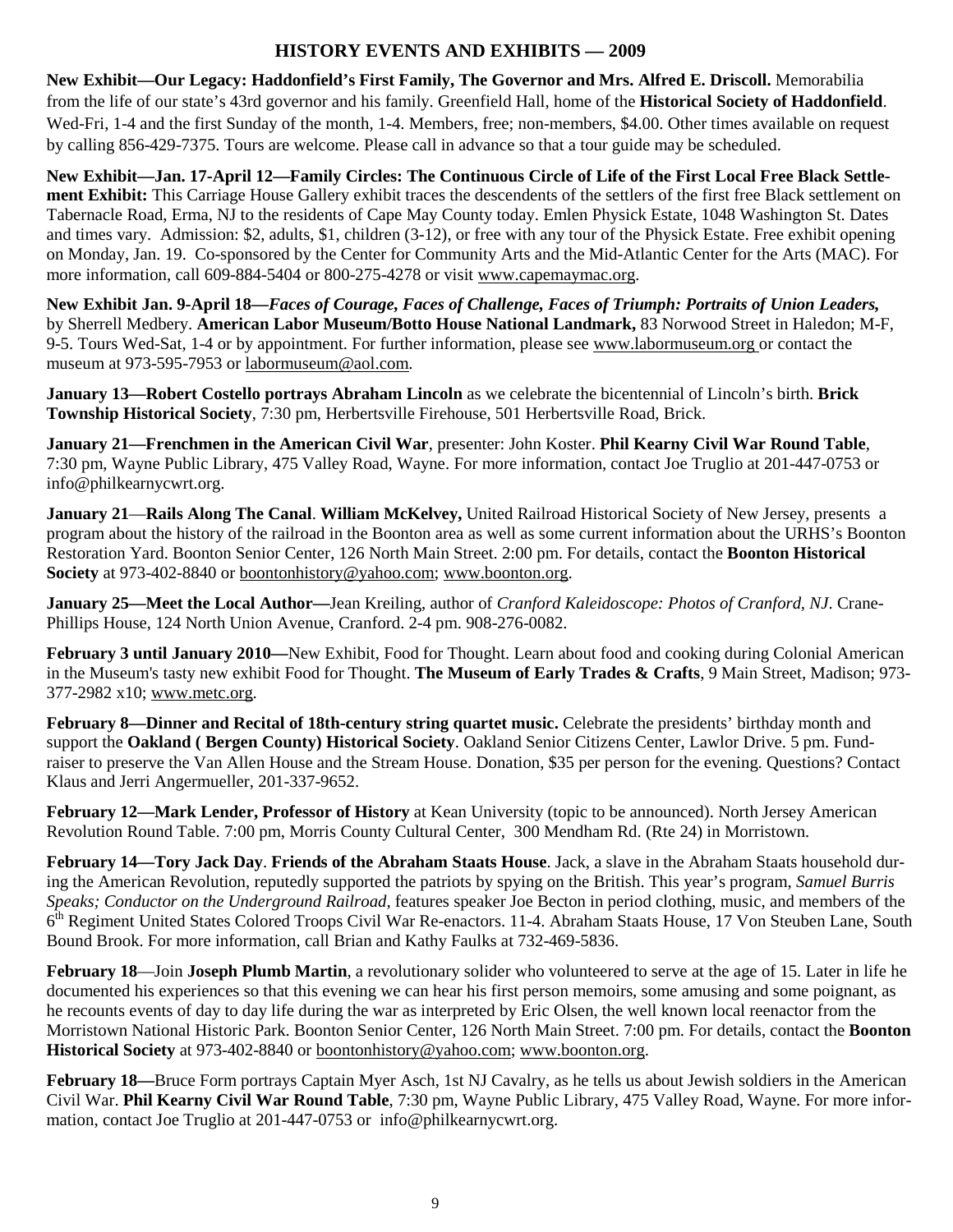**February 22—20th anniversary celebration of the founding the Tewksbury Historical Society**. Open House, noon-4. Society Headquarters 60 Water Street, Mountainville. Historical displays of Tewksbury history: maps, tax records, photos and more. Free. Food and refreshments. For more information, call 908-832-6734.

**February 26—Black History in the Civil War**. **North Jersey Civil War Round Table***.* 7 pm, Frelinghuysen Arboretum, East Hanover Avenue, Morris Township.

**March 1—Meet the Author—"Faith and Community**: A History of Local Belief" by Christine Glazer, Richard Koles and Robert Fridlington. **Cranford Historical Society.** Crane-Phillips House, 124 North Union Avenue, Cranford. 2-4 pm. 908-276-0082.

**March 10—**Doris Studeman will present her collection of **Shirley Temple and Dionne quintuplet dolls** and give a history of dolls. **Brick Township Historical Society**, 7:30 pm, Herbertsville Firehouse, 501 Herbertsville Road, Brick.

**March 12—Admiral Joseph F. Callo** (USN, retired), author of "John Paul Jones: America's First Sea Warrior," will discuss the career of our first naval hero. North Jersey American Revolution Round Table. 7:00 pm, Morris County Cultural Center, 300 Mendham Rd. (Rte 24) in Morristown.

**March 15—Tewksbury Historical Society.** Membership meeting and program on local history. 1 pm. Society Headquarters, 60 Water Street, Mountainville. Free. For more information, call 908-832-6734.

**March 18**—**The Shannachie of Glendunbun Ballybeg: Traditional Celtic Tales.** The wit and wisdom, humor and horror, and hubris and humanity of a people are found in their traditional stories. Compelling storyteller David Emerson retells (and embroiders) the colorful and ancient tales of Ireland, Scotland, Wales and Cornwall in a presentation that will "warm, tickle, or chill the heart." 2:00 pm. An NJCH program. Boonton Senior Center, 126 North Main Street. 7:00 pm. For details, contact the **Boonton Historical Society** at 973-402-8840 or boontonhistory@yahoo.com; www.boonton.org.

**March 18—**John Zinn will speak about the 33rd NJVI. **Phil Kearny Civil War Round Table**, 7:30 pm, Wayne Public Library, 475 Valley Road, Wayne. For more information, contact Joe Truglio at 201-447-0753 or info@philkearnycwrt.org.

**March 26—**"Chief Justice Salmon P. Chase, An Ambiguous Legacy" - Jonathan Lurie, Professor of History at Rutgers University. **North Jersey Civil War Round Table***.* 7 pm, Frelinghuysen Arboretum, East Hanover Avenue, Morris Twp.

**April 3-26—Tuckerton Seaport Art Fest**, a celebration of creative expression to include art, theater, music and photography along with classes and demonstration of South Jersey folk arts for both children and adults. Adults, \$8; Seniors 62 and older, \$6; Children 6 to 12, \$3; Children 5 and under, free; Members, \$6. 10-5; **Tuckerton Seaport**, 120 West Main St., Tuckerton; 609-296-8868; www.TuckertonSeaport.org.

**April 4**—**Easter Afternoon Tea at the Museum at the Boonton Historical Society Museum. Reserved seating at 12:30 and 3:00 pm.** We are repeating our Afternoon Tea with an Easter theme. Come and enjoy the elegance of a Victorian tea with costumed hosts and serving maids. Scones with raspberry jam, homemade lemon curd, and cream, together with finger sandwiches and other delicacies to delight your tastebuds. Musical accompaniment. For details, contact the **Boonton Historical Society**, 210 Main Street, Boonton at 973-402-8840 or boontonhistory@yahoo.com; www.boonton.org.

**April 5—Meet the Author—Janet Strong, author of** *I.M. Pei: The Complete Works.* Crane-Phillips House, 124 North Union Avenue, Cranford. 2-4 pm. 908-276-0082.

**April 15**—**Celebrate New Jersey**. Come and join Linda Barth for a leisurely armchair journey down the byways of the best state in the nation. Boonton Senior Center, 126 North Main Street. 2:00 pm. For details, contact the **Boonton Historical Society** at 973-402-8840 or boontonhistory@yahoo.com; www.boonton.org.

**April 15—1st Vermont Brigade.** Dick Simpson**. Phil Kearny Civil War Round Table**, 7:30 pm, Wayne Public Library, 475 Valley Road, Wayne. For more information, contact Joe Truglio at 201-447-0753 or info@philkearnycwrt.org.

**April 16—Carol Neumann-Waskie portrays Clara Barton** in authentic period costume. **North Jersey Civil War Round Table***.* 7 pm, Frelinghuysen Arboretum, East Hanover Avenue, Morris Township.

**April 18**—**NJ Postcard, Book & Paper Show**. Historical Society of Ocean Grove. Youth Temple, 9-4 pm. 732-774-1869; info@oceangrovehistory.org.

**April 24-Nov. 8—"What Were They Thinking: 160 Years of Bad Taste" Exhibit:** As times change so do tastes. What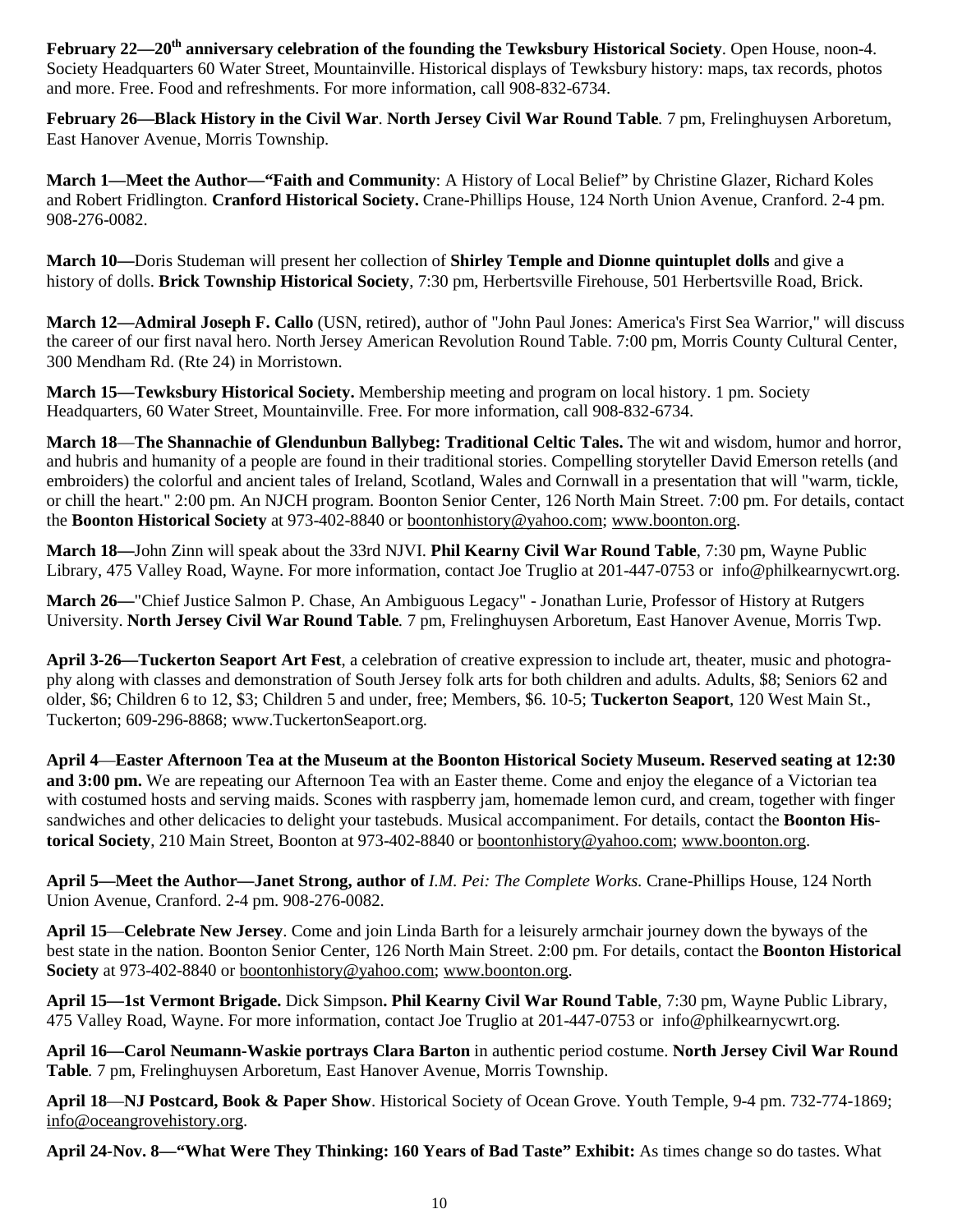was the height of fashion in grandmother's day draws snickers from her granddaughter. From hoop-skirted ladies and the tendency to ornament the ornaments so popular in the Victorian era, to the 1950s beehive hairdos and tailfins, to today's over-the-top bling and pocketbook dogs, this exhibit looks at how styles change as the times do. Emlen Physick Estate, 1048 Washington St. Dates and times vary. \$2, adults, \$1 children (3-12), or free with tour of the Physick Estate. Sponsored by the Mid-Atlantic Center for the Arts (MAC). Questions? 609-884-5404 or 800-275-4278 or visit www.capemaymac.org.

**April 25—Second Annual Spring Festival Country Fair—**craft tables, baked goods and a "White Elephant" table. **Brick Township Historical Society,** 10-3 pm, grounds of te Havens Homestead Museum, 521 Herbertsville Road, Brick. Crafters are wanted. For more information on the activities of the society, call 732-785-2500 or visit www.bricktwphistoricalsociety.com.

**May 1-August 29—Exhibit: The Irish in Labor**, an exhibit on loan from the American Labor Studies Center (ALSC). **American Labor Museum/Botto House National Landmark**, 83 Norwood Street, Haledon; M-F, 9-5. Tours Wed-Sat, 1-4 or by appointment. For further information, please see www.labormuseum.org or contact the museum at 973-595-7953 or labormuseum@aol.com.

**May 1—Annual May Day Festival**, an evening of instrumental and vocal music and sing-alongs in celebration of working people. 7 PM. Old World Gardens of the **American Labor Museum/Botto House National Landmark**, 83 Norwood Street, Haledon; M-F, 9-5. Tours Wed-Sat, 1-4 or by appointment. For further information, please see www.labormuseum.org or contact the museum at 973-595-7953 or labormuseum@aol.com.

**May 1-2—Symposium: "Abraham Lincoln, New Jersey and the Civil War"** (don't miss this). **North Jersey Civil War Round Table***.* 7 pm, Frelinghuysen Arboretum, East Hanover Avenue, Morris Township.

**May 2 & 3—Annual Seaport Irish Festival**. Hosted in conjunction with the Ocean County A.O.H. Fr. Duffy Div.2. Bring the whole clan! Enjoy live Irish bands, pipers, step dancers, Celtic crafts, artists and vendors. Delicious foods and outdoor beer garden. Irish mass on Sunday 10am. Both days, 10-5. Adults, \$8; Seniors 62 and older, \$6; Children 6 to 12, \$3; children 5 and under, free; Members, \$6. 10-5; **Tuckerton Seaport**, 120 West Main St., Tuckerton; 609-296-8868; www.TuckertonSeaport.org.

**May 2**—**Biennial House Tour**. Our biennial house tour will once again feature the variety of homes and architecture in the town of Boonton. For details, contact the **Boonton Historical Society**, 210 Main Street, Boonton at 973-402-8840 or boontonhistory@yahoo.com; www.boonton.org.

**May 16—Canal Authors Extravaganza** to celebrate the 175th anniversary of the opening of the D&R Canal. Noon to 3. Free. Mule Tenders Barracks, Griggstown. Contact 908-722-7428 or barths@att.net for more details.

**May 17—3rd Annual Barbeque & Bluegrass Jamboree**. Kick off the summer with the down home sounds of bluegrass and the sweet smell of barbecue. Crafters, vendors, food, refreshments, family activities, demonstrations, boat rides. 11-5. Adults, \$8; Seniors 62 and older, \$6; Children 6 to 12, \$3; Children 5 and under, free; Members, \$6. 10-5; **Tuckerton Seaport**, 120 West Main St., Tuckerton; 609-296-8868; www.TuckertonSeaport.org.

**May 17—Tewksbury Historical Society.** Membership meeting and program on local history. 1 pm. Society Headquarters, 60 Water Street, Mountainville. Free. For more information, call 908-832-6734.

**May 22—Dinner With Sherlock Holmes**. Celebrate the 150<sup>th</sup> anniversary of the birth of author Sir Arthur Conan Doyle, creator of the legendary detective, Sherlock Holmes. As portrayed by Neill Hartley in costume, hear the tales of some of Sherlock's most fascinating cases while enjoying a Victorian repast suitable to the era of Holmes and his associate Dr. Watson. 6:30 pm. Columbia Inn, Montville. For details, contact the **Boonton Historical Society** at 973-402-8840 or

# **UPCOMING LEAGUE MEETINGS**

| March 7, 2009   | Tuckerton Seaport, Tuckerton, Ocean County                              |
|-----------------|-------------------------------------------------------------------------|
| June 13, 2009   | Historical Society of Ocean Grove, Monmouth County                      |
| October 3, 2009 | Montrose Park Historic District Association, South Orange, Essex County |
| March 2010      | Cumberland County Historical Society, Greenwich, Cumberland County      |

 We encourage your society to host a future League meeting. If you would like this opportunity to showcase your site, just contact Linda Barth, 908-722-7428, barths@att.net, and she will put you in touch with the regional vice-president for your area. **We look forward to visiting YOUR town some day soon.**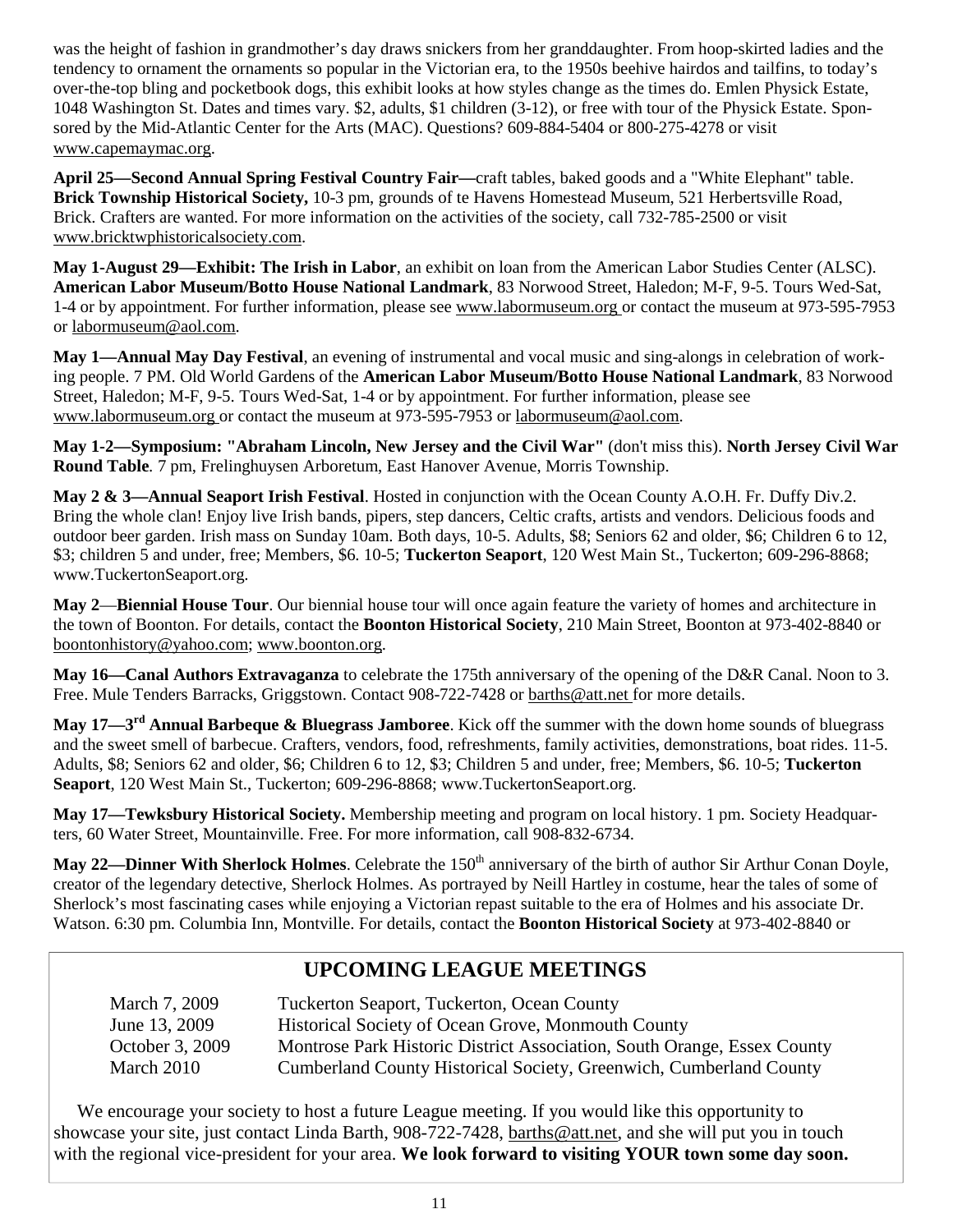## **NEW JERSEY BOOKSHELF**

 The American Labor Museum/Botto House National Landmark is proud to announce the publication of a photographic history, *Around Haledon: Immigration and Labor*, which features over 170 photographs highlighting the history of Haledon, New Jersey, from 1880 to 1930. Special attention focuses on the borough's immigrants and labor activities, particularly the 1913 Paterson Silk Strike. Many of the photographs were selected from the collection of the American Labor Museum/Botto House National Landmark.

 The book was created by Museum Director Angelica M. Santomauro, Ed.D., and Museum Education Director Evelyn Hershey, with the input and assistance of museum interns, volunteers, and knowledgeable members of the local community.

*Around Haledon: Immigration and Labor* is dedicated to New Jersey's working people and immigrants who sacrificed and persevered to establish justice in the workplace as a means of paving a less challenging road on which we all walk.

 The American Labor Museum/Botto House National Landmark is a learning environment dedicated to the study of working people and immigrants. With restored period rooms, a library, exhibit space, museum store, and Old World Gardens, this landmark offers a great deal to visitors. Once the meeting place for thousands of silk mill workers during the 1913 Paterson Silk Strike, it continues to open its doors for organizations to hold meetings.

 The museum is located at 83 Norwood Street, Haledon, New Jersey 07508. The museum's office operates Monday through Friday, 9-5. Tours are offered Wednesday through Saturday, 1-4 pm or by appointment. For further information, please call 973-595-7953, email labormuseum@aol.com, or visit the museum's web site at www.labormuseum.org. Published by Arcadia Publishing, the book is available at the museum store and in bookstores.

 *A Great Conveniency, a Maritime History of the Passaic River, Hackensack River, and Newark Bay* describes



the role that riverine and coastal navigation played during the development of northern New Jersey. Commencing in the early 1600s with the European exploration of the local waterways, it relates how rivers facilitated early settlement and expanded the highway network into the hinterlands. Landings developed at Acquackanonck (Passaic), Bound Creek, New Bridge (New Milford), and Old Bridge (Oradell), and the towns of Belleville, Hackensack, Little Ferry, and Paterson depended on river traffic for commerce.

 River proximity allowed British forces to raid the area during the American Revolution, and Americans used whaleboats and other local craft to retaliate. There is a detailed examination of nineteenth century cargoes such as bricks, coal, fertilizers, and lumber. The exports from the Meadowlands - cedar logs, hay, and wild game are also cited.

 River craft used on the waterways are also part of the story, and locally built ships and boats, dugouts, canal boats, galleys, schooners, sloops, steamboats, periaugers, and tugboats are all explained, with numerous accompanying illustrations.

 The changes that urbanization brought to the rivers and bays are investigated in sections devoted to the expansion of New York's harbor and the rise of Port Newark and Elizabethport. Other chapters explore how suburban growth created new opportunities for canoeing and yachting.

 Carried to the present day, the book describing the efforts by the EPA and other environmental agencies, including river clean, landfill capping, and development of riverside parks.

Format: Perfect bound paperback; Pages: 248 including index; Illustrated: Yes, using historical and contemporary images. Kevin Olsen, Passaic River Institute, Montclair State University, Normal Avenue, Montclair, NJ, 07043; 973-655-4076. The author is on the staff of Montclair State University. Published by American History Imprints, 921 Leigh Valley Drive, Franklin TN 37069. The book retails for \$18.95. The author is available for public speaking engagements.

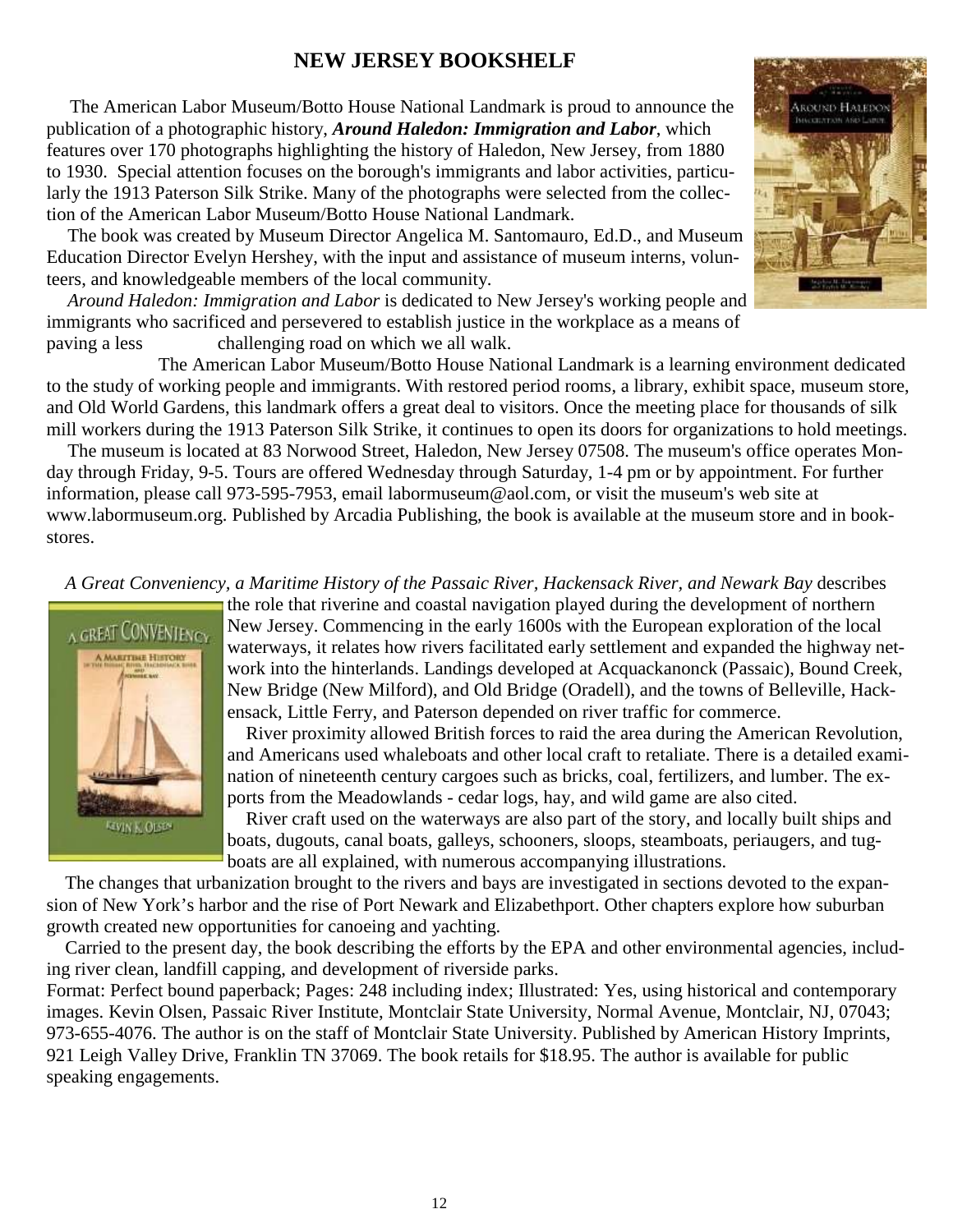#### **New Jersey Cemeteries and Tombstones**—**History in the Landscape**,

by Richard F. Veit and Mark Nonestied

 In this sweeping tour of New Jersey's burial sites from the seventeenth century through the dawn of the twenty-first, readers will discover how headstones are much more than place markers for the deceased. From the earliest memorials that were once used by Native Americans, to some of the elaborate structures of the present day, historians Richard Veit and Mark Nonestied use grave markers to tell an off-beat account of New Jersey's history that is both fascinating and unique.

 In detailed descriptions, the authors explain what cemeteries and their gravemarkers say about different individuals and the communities in which they lived. Images that decorate seventeenth-century headstones, such as skulls, hourglasses, and crossed bones, speak to the brevity of life in the colonial world. Eighteenth-century cemeteries reflect the distinc-

tive cultures that sprang up in the state at that time, ranging from the unadorned marble markers used by Quakers, to rich brown sandstone used by settlers in the central and northern regions of New Jersey. By the Victorian era, markers were transformed into elaborate monuments and mausoleums as New Jerseyans honored their dead relatives with a cavalcade of obelisks, pillars, ornate statuary, and sculpture. Today's tombstones continue to mirror New Jersey society. A life-sized Mercedes Benz headstone in a Linden cemetery, for example, reflects the materialism of the new millennium. Also considered are modern-day novelties such as pet cemeteries and what they mean for modern culture.

 Having visited more than 900 state burial grounds, and interviewed dozens of owners of monument companies, this richly illustrated book is essential reading for history buffs and indeed anyone who has ever wandered inquisitively through their local cemeteries.

 **Richard Veit** is an Associate Professor in the Department of History and Anthropology at Monmouth University. He is the author of *Digging New Jersey's Past: Historical Archaeology in the Garden State*, winner of the 2003 New Jersey Historic Preservation Award. **Mark Nonestied** has been a staff member of the Middlesex County Cultural and Heritage Commission since 1991. He currently serves as the Director of Exhibits and Programs at a historic site in Piscataway.



#### **Revolutionary Idea: A Book On Morris' History—abridged from an article by Laura Bruno of the** *Daily Record*

 Joseph Dempsey knows that the best way to get young people to appreciate history is to tell them a good story. As a teacher at Morristown High School for 31 years, Dempsey unraveled history daily for his students, often bringing them to a juicy cliffhanger just as the bell was about to ring.

 Dempsey has spent five years translating his storytelling into a novel that melds his twin devotion to history and educating teens. Set in his hometown of Morristown, *The Harder the Conflict: A Historical Novel for Young Adults* opens along the Whippanong River, a mile from the town green, where a young boy, Jimmy Stiles, stumbles across a secret gun powder

mill while on a search for beavers. Set in 1776, the book follows Jimmy as he becomes an aide to Gen. George Washington, first meeting the commander of the Continental Army at Arnold's Tavern on the green. Although a work of fiction, the history is accurate, even down to the dates of snowstorms, Dempsey said, and the majority of characters were real Morristown-area residents during the Revolutionary War. The main character is 12-year-old Jimmy, who was the great-great-great-great- great-grandfather of Dempsey's wife, Audrey.

 Some of Morristown's founding fathers appear in the book, including Jacob Ford Jr., whose mansion became Washington's headquarters, and the Rev. Timothy Johnes, the first pastor of the Morristown Presbyterian Church. "If you go to the Morristown Presbyterian Church cemetery, you can find the graves of almost everyone in the book," Dempsey said. In his story, Dempsey sought to tell Morristown's history during the Revolutionary War, often overlooked despite its importance to the Continental Army, which spent two harsh winters camped here.

 The book is meant for readers in sixth through ninth grades, and Dempsey hopes schools in northern New Jersey will seek it out as a supplemental reading to help teach about the Revolutionary War.

13

Copyright 2008 Daily Record. Reprinted with permission. All rights reserved.

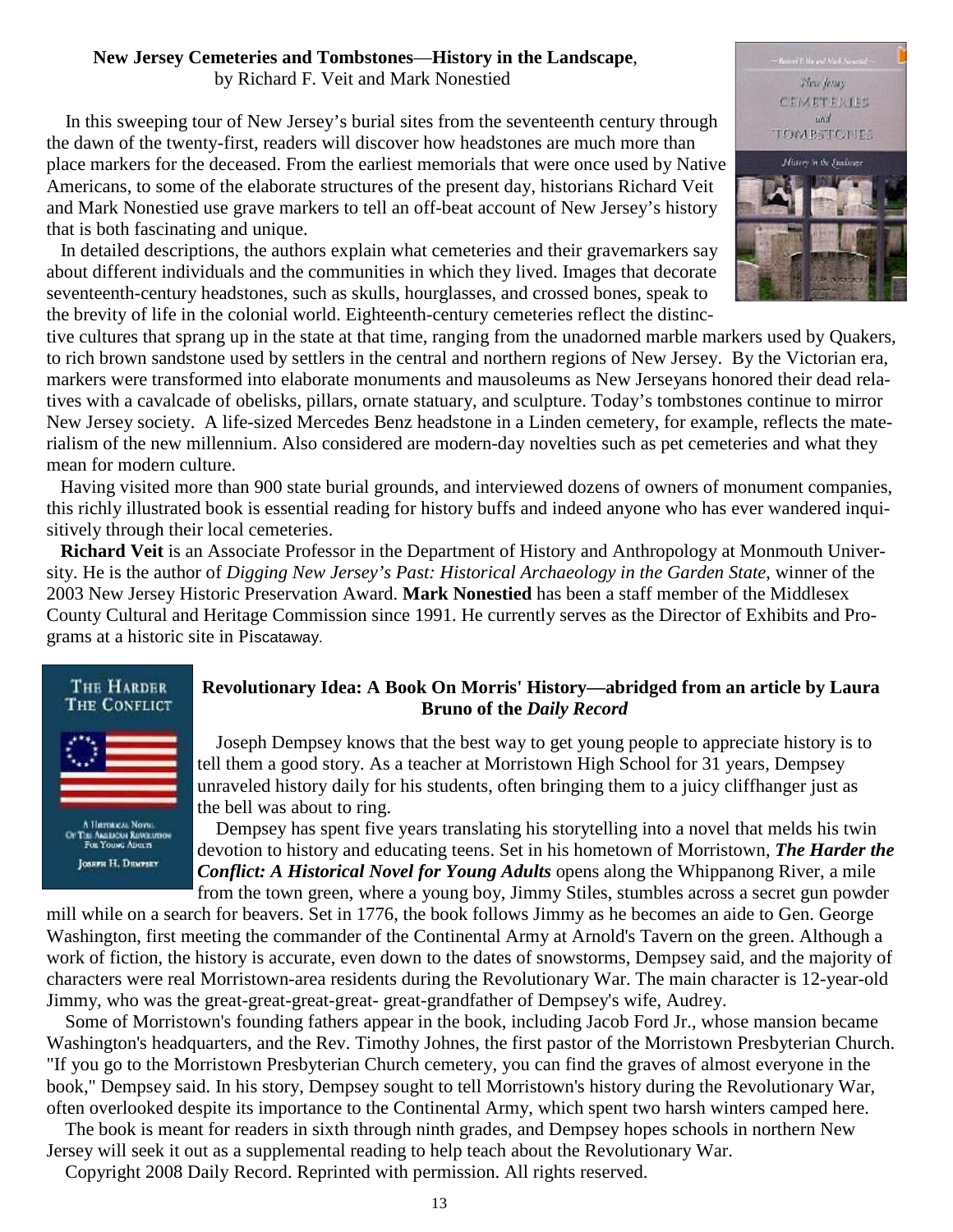# CELEBRATE NJ! LEADS STATE WAYFINDING INITIATIVE ANNOUNCES NJ "POINTS OF INTEREST" MAP SITE TO DRIVE TOURISM

 Celebrate NJ! (www.CelebrateNJ.org) a nonprofit organization committed to promoting and preserving the best of New Jersey, has announced the introduction of \*NJPOI.com\*, an interactive New Jersey-focused map site, featuring thousands of arts, history, education, recreation, food, lodging, and shopping "points of interest" for NJ visitors.

 The site is the latest tangible result of a statewide Wayfinding Initative begun in December 2007 headed by Celebrate NJ! Its goal is to create a seamless, systematic, first-class statewide wayfinding system that makes New Jersey more livable, friendly and easy to navigate for all who travel here.

Directed by a steering committee of major stake-



holder representatives including Travel and Tourism, Transportation and others, the progress to date on the wayfinding project includes: the development of a statewide Wayfinding Master Plan (now 90% complete); recommendations to NJDOT to improve the TODS (Tourist Oriented Destination Signage) program; plans to create a pilot project to demonstrate a successful wayfinding system across counties and municipalities in 2009, and an interactive map site (www.NJPOI.com) to interface with online technology. All work on the initiative has been funded through private sources.

The NJ Points of Interest map (www.NJPOI.com) was created to provide a one-stop online map site to help promote and direct visitors to thousands of New Jersey's points of interest as one community effort. It features search functions by area or category, public transit information showing sites within walking distance of train stops, member access to update information at all times, and a total focus on New Jersey.

 "With more and more of us spending our leisure time closer to home and opting for mass transit, NJPOI can help visitors discover new and interesting things to do and see in all parts of NJ, and give them options right off the train or bus lines", said Karen Hatcher, Executive Director of Celebrate NJ! "Millions of visitors can find great experiences they didn't even know they were looking for, stay longer and spend more dollars on local tourism supporting our state economy and tourist focused businesses all over New Jersey."

 The site currently contains over 2,000 free listings that provide the name, address and directions to a variety of points of interest and is expandable to add locations as needed. Points of Interest locations who want to include additional information may become a member of NJPOI.com. There are two membership levels. "Full" Membership provides a individualized map page that is controlled by the member, featuring text, photos, links and video about the location and is offered at \$150 per year (\$250 after 1/1/09). Locations may also choose to become a "Link Only" Member for \$25/year. For full details and online membership form, visit www.NJPOI.com, \*Become a Member\* page.

 A comprehensive marketing plan including radio, cable and web video spots to promote the site will be added to the site later this year in time for a public campaign kick off in early 2009. The map site is currently a beta version during the membership drive with updated home and search page expected in the coming months. Visit the FAQ page for more information about NJPOI.com or contact Karen Hatcher, Executive Director of Celebrate NJ! at NJPOI@CelebrateNJ.org. For more details on the Wayfinding Initiative including a view of the Master Plan, visit www.CelebrateNJ.org, \*Wayfinding\*.

Karen Hatcher, Executive Director Celebrate NJ! 49 Ford Avenue, Freehold, NJ 07728 732-333-0462 Office; 908-797-4649 Cell

Celebrate NJ!...promoting and preserving the best of New Jersey!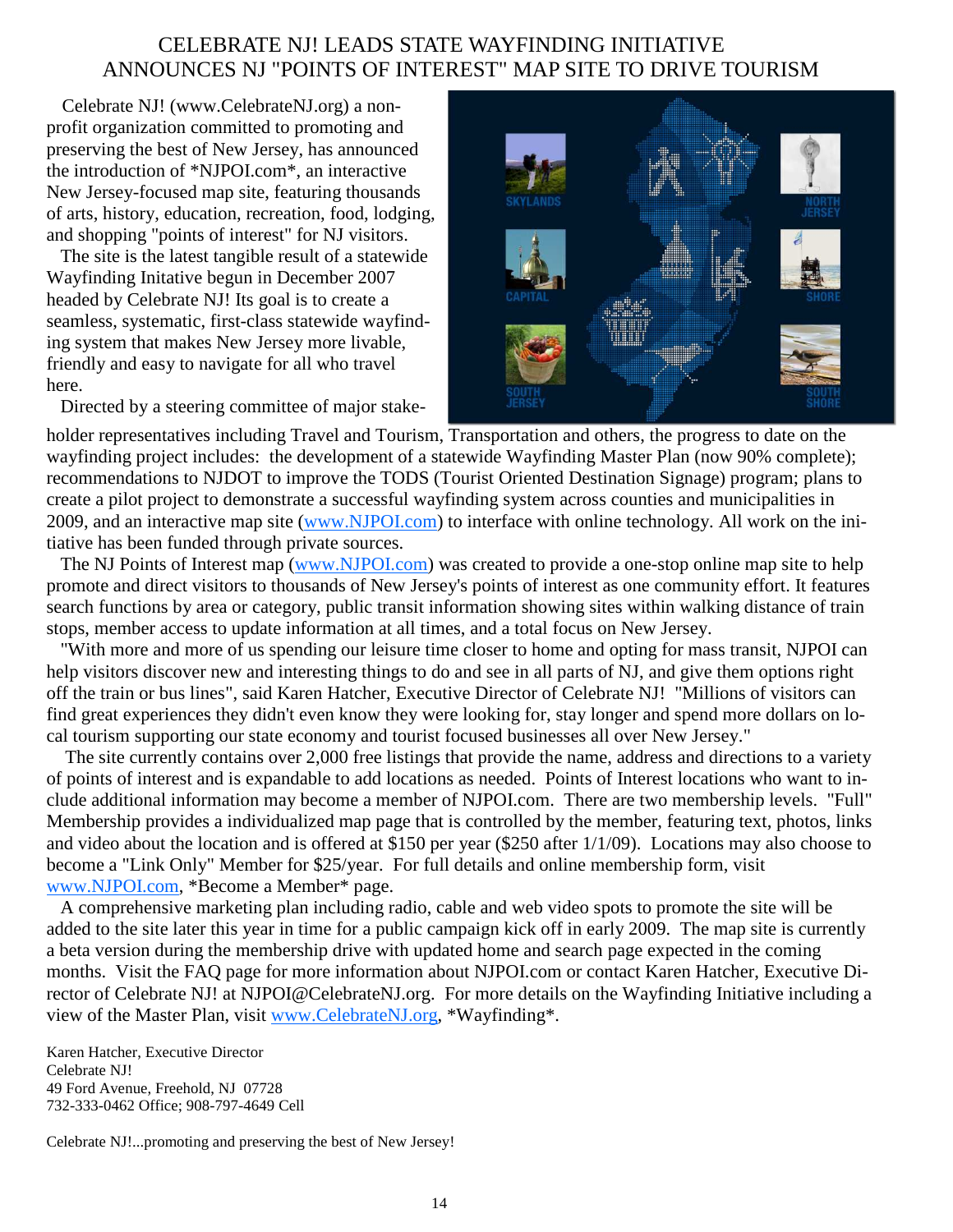# **THE LEAGUE OF HISTORICAL SOCIETIES WINTER MEETING HOSTED BY THE TUCKERTON SEAPORT, TUCKERTON, OCEAN COUNTY, SATURDAY, MARCH 7, 2009**

- 9:00 am Registration and Refreshments (Seaport will be open for tours and demonstrations)
- 9:30 am Welcome and Introductions
- 9:40 am League Business Meetings
- 10:40 am Break Beach Apparatus Drill Demonstration by the students from the Ocean County MATES Academy
- 10:50 am The War at the Shore the American Revolution along the NJ Shore and Pinelands Timothy Hart, Tuckerton Seaport
- 11:50 am Lunch (free boat tours of Tuckerton "Crick")
- 12:30 pm Begin guided tour Vans supplied by Ocean County Parks and Recreation (room for 30) and flyers provided for those who want to car pool or follow.

Tour will feature traveling commentary and visits to Pulaski Headquarters; Pulaski Monument, site of the October 1788 encounter between troops of Ferguson and Kashmir Pulaski; Tuckerton Wireless Bases; Chestnut Neck Monument  $(5<sup>th</sup>$  largest in New Jersey – to the October 1788 attack by British under Ferguson); Cedar Bridge Tavern; Manahawkin Old Baptist Church (site of December 3, 1781 skirmish); and optional visit to Batsto (the forks) and Tuckerton Museum. The van tour takes about 3 hours)

Hotels:

JD Thompson B&B 609-294-1331 149 East Main Street, Tuckerton, NJ 08087

Holiday Inn of Manahawkin 609-481-6100 151 Route 72, Manahawkin, New Jersey 08087

Inn at Sea Oaks Country Club 609-296-5225 99 Golf view Drive, Little Egg Harbor, NJ 08087 Marriot of Absecon 609-484-1286 Route 9, Absecon New Jersey

If you have questions before March 7, please call Renee Kennedy at the seaport at 609-296-8868. For questions on the morning of March 7, please call 609-335-3663.

| <b>REGISTRATION FORM - PLEASE RETURN BY FEBRUARY 20, 2009</b>                                                                                                                           |  |                     |  |
|-----------------------------------------------------------------------------------------------------------------------------------------------------------------------------------------|--|---------------------|--|
| Fee of \$20.00 includes a buffet lunch.                                                                                                                                                 |  |                     |  |
|                                                                                                                                                                                         |  |                     |  |
| $\frac{1}{1}$ Address                                                                                                                                                                   |  |                     |  |
|                                                                                                                                                                                         |  | $\text{City}$ Phone |  |
|                                                                                                                                                                                         |  |                     |  |
| Reserve a seat on the van? _____________ (first come, first served)                                                                                                                     |  |                     |  |
| Please send check for \$20.00, payable to Tuckerton Seaport, to Box 52, Tuckerton, NJ 08087. For more<br>Information, call 609-296-8868 or visit the website: www.tuckertonseaport.org. |  |                     |  |